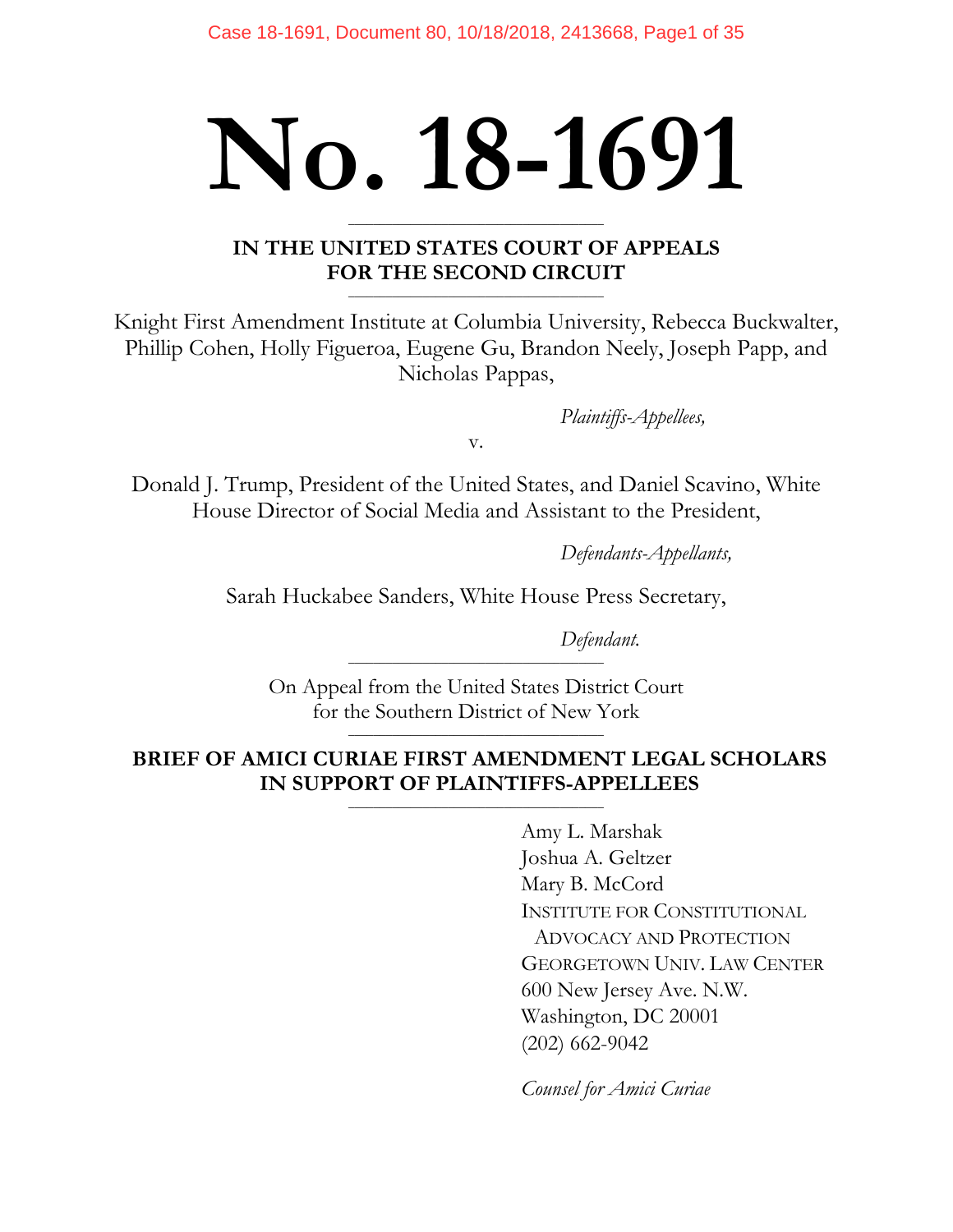# **CORPORATE DISCLOSURE STATEMENT**

Pursuant to 2d Cir. R. 26.1, amici curiae are natural persons and are therefore

not subject to corporate disclosure statement requirements.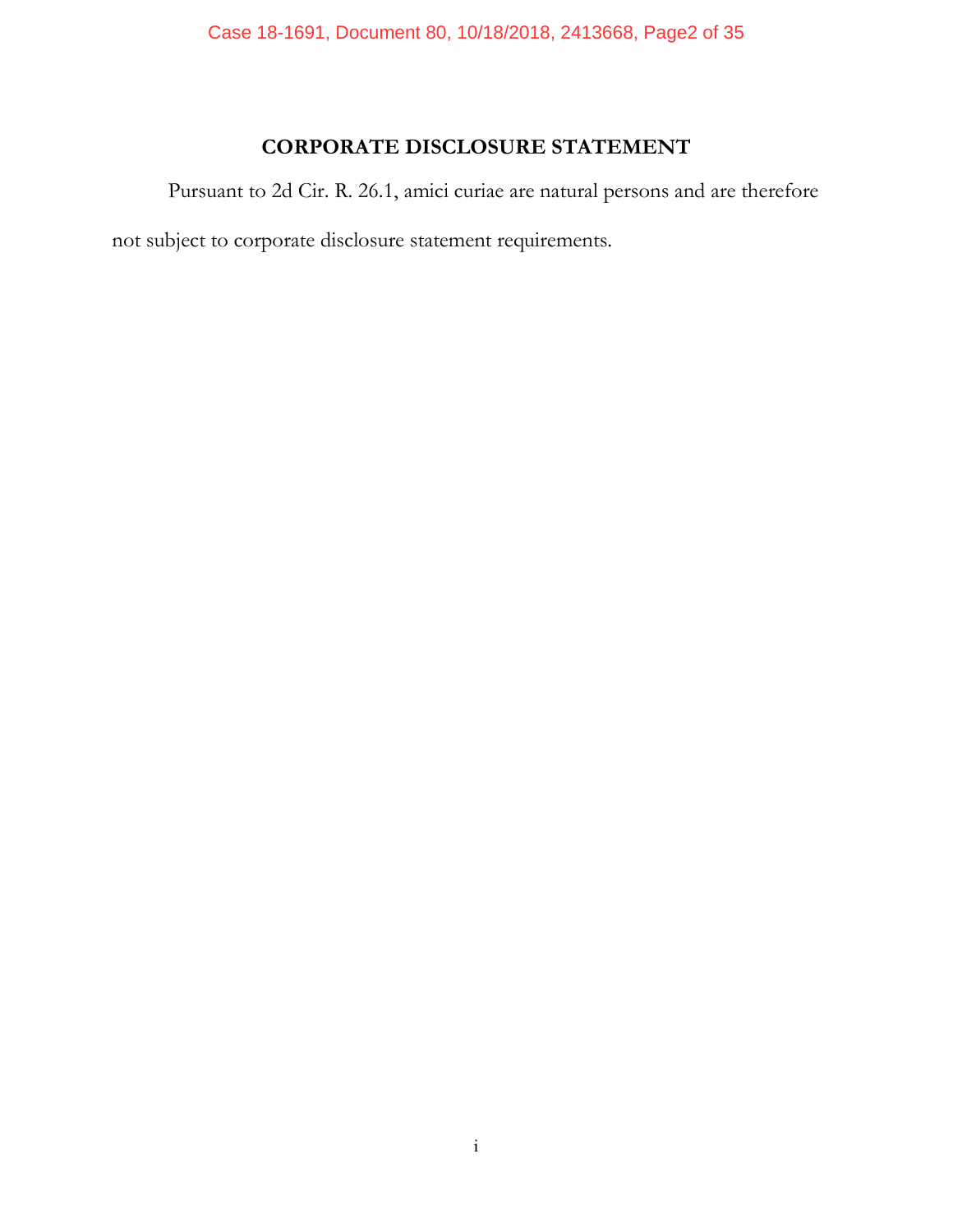# **TABLE OF CONTENTS**

| Ι.  |                 | By Intentionally Utilizing Twitter's Interactive Features, Defendants Created a                                                                      |  |  |  |
|-----|-----------------|------------------------------------------------------------------------------------------------------------------------------------------------------|--|--|--|
|     | А.              | Government-Controlled Channels of Communication Designed for<br>Expressive Use and Generally Open to the Public Are Public Fora 3                    |  |  |  |
|     | <b>B.</b>       | Social Media Platforms Like Twitter Empower Officials to Engage                                                                                      |  |  |  |
|     | $\mathcal{C}$ . | Defendants' Use of Twitter Establishes That They Created a Public                                                                                    |  |  |  |
| II. |                 | President Trump Engaged in Unconstitutional Viewpoint Discrimination<br>When He Blocked the Individual Plaintiffs Because of Their Criticisms of Him |  |  |  |
|     | A.              | The First Amendment Prohibits Public Officials from Censoring Speech                                                                                 |  |  |  |
|     | <b>B.</b>       | Permitting the President to Selectively Block Speakers from His Twitter<br>Account Can Mislead the Public and Distort Public Dialogue  21            |  |  |  |
|     |                 |                                                                                                                                                      |  |  |  |
|     |                 |                                                                                                                                                      |  |  |  |
|     |                 |                                                                                                                                                      |  |  |  |
| 29  |                 |                                                                                                                                                      |  |  |  |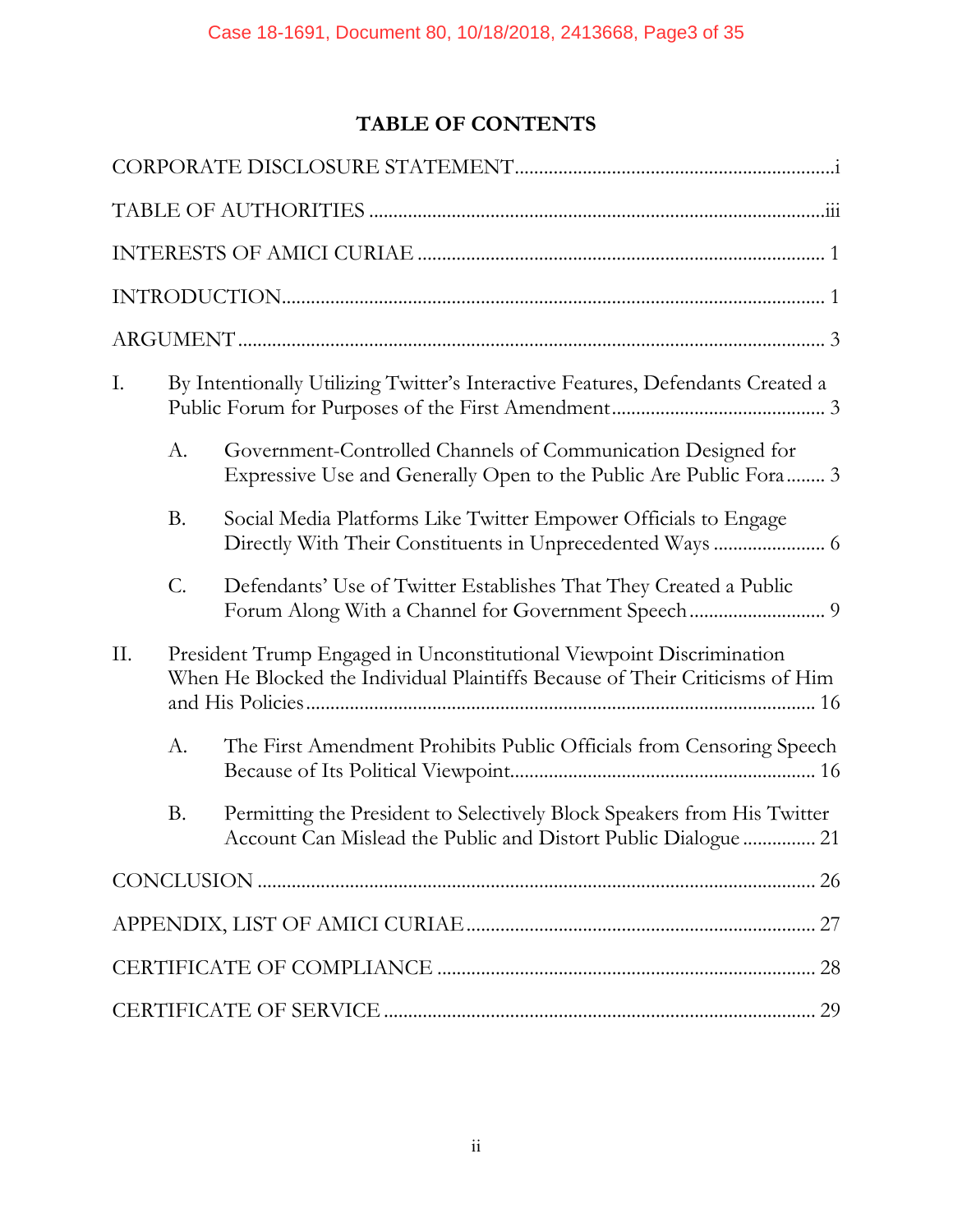# **TABLE OF AUTHORITIES**

# **Cases**

| Ark. Educ. Television Comm'n v. Forbes,                         |  |
|-----------------------------------------------------------------|--|
| Associated Press v. United States,                              |  |
| Byrne v. Rutledge,                                              |  |
| Christian Legal Soc'y Chapter of the Univ. of Cal. v. Martinez, |  |
| Cornelius v. NAACP Legal Def. & Educ. Fund, Inc.,               |  |
| Davison v. Loudoun County Bd. of Supervisors,                   |  |
| Dun & Bradstreet, Inc. v. Greenmoss Builders, Inc.,             |  |
| Garrison v. Louisiana,                                          |  |
| Hague v. Comm. for Indus. Org.,                                 |  |
| Int'l Soc'y for Krishna Consciousness, Inc. v. Lee,             |  |
| Leuthy v. LePage, No. 1:17-cv-00296-JAW, 2018 WL 4134628        |  |
| Madison Joint Sch. Dist. No. 8 v. Wis. Emp't Relations Comm'n,  |  |
| Matal v. Tam,                                                   |  |
| Morgan v. Bevin,                                                |  |
| Packingham v. North Carolina,                                   |  |
| Page v. Lexington County Sch. Dist. One,                        |  |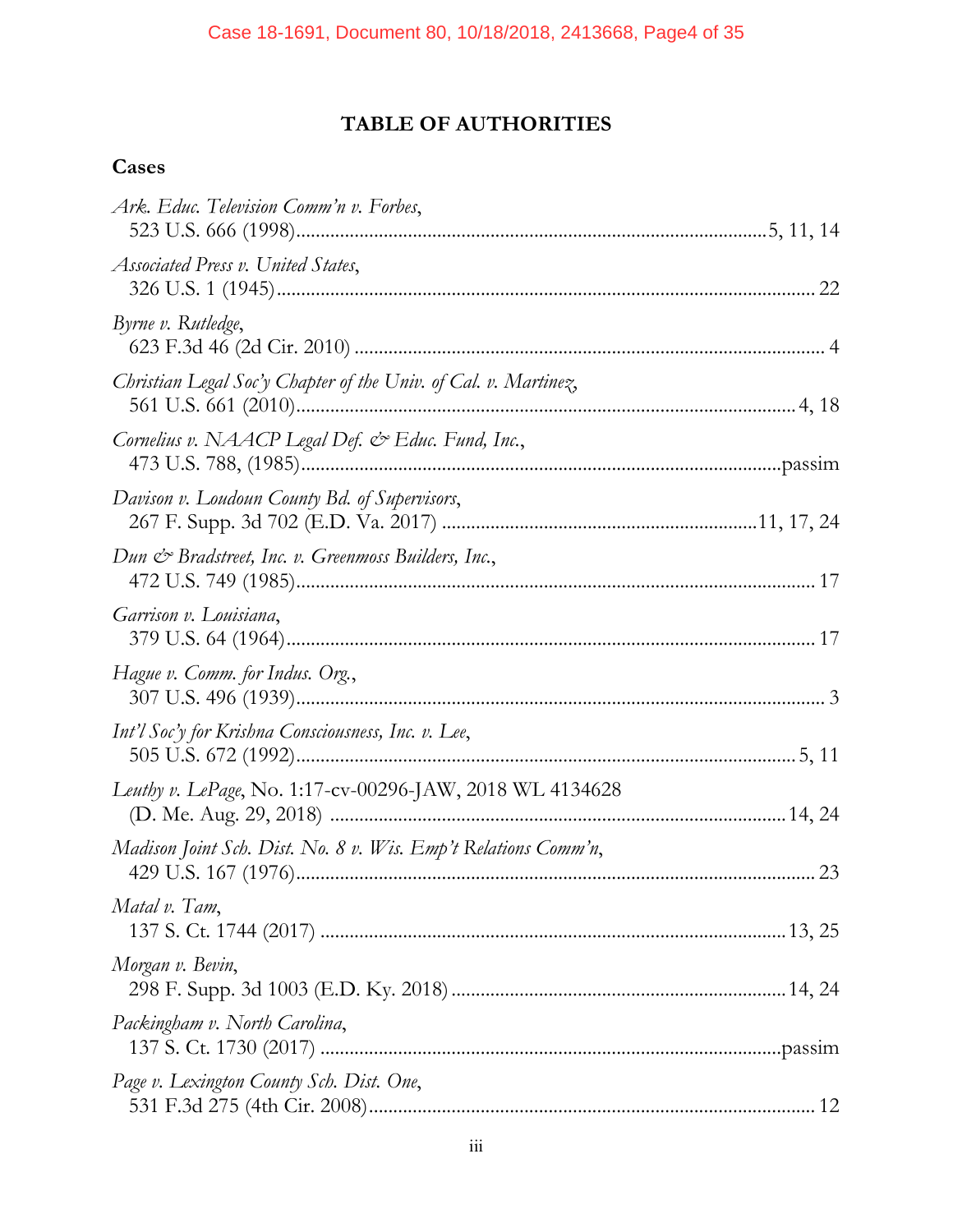## Case 18-1691, Document 80, 10/18/2018, 2413668, Page5 of 35

| Perry Educ. Ass'n v. Perry Local Educators' Ass'n,           |  |
|--------------------------------------------------------------|--|
| Pleasant Grove City v. Summum,                               |  |
| Police Dep't of Chi. v. Mosley,                              |  |
| Reno v. ACLU,                                                |  |
| Rosenberger v. Rector $\mathcal O$ Visitors of Univ. of Va., |  |
| Se. Promotions, Ltd. v. Conrad,                              |  |
| Sutliffe v. Epping Sch. Dist.,                               |  |
| Walker v. Tex. Div., Sons of Confederate Veterans, Inc.,     |  |
| Ward v. Rock Against Racism,                                 |  |

# **Other Authorities**

| <i>Elections Integrity</i> , Twitter, https://about.twitter.com/en_us/values/elections-                                                                                                                                                     |
|---------------------------------------------------------------------------------------------------------------------------------------------------------------------------------------------------------------------------------------------|
| Erik Ortiz, Maryland Governor Settles Lawsuit with ACLU over Facebook Censorship, NBC<br>News, Apr. 3, 2018, https://www.nbcnews.com/politics/politics-news/maryland-<br>governor-settles-lawsuit-aclu-over-facebook-censorship-n862461  24 |
| Helen Norton, Government Speech and the War on Terror,                                                                                                                                                                                      |
| Inclusion and Diversity, Twitter, https://careers.twitter.com/en/diversity.html  8                                                                                                                                                          |
| Letter from Counsel for Appellees to Counsel for Appellants (Sept. 12, 2018), <i>available</i><br>at https://knightcolumbia.org/sites/default/files/content/Additional_Blocked_                                                             |
|                                                                                                                                                                                                                                             |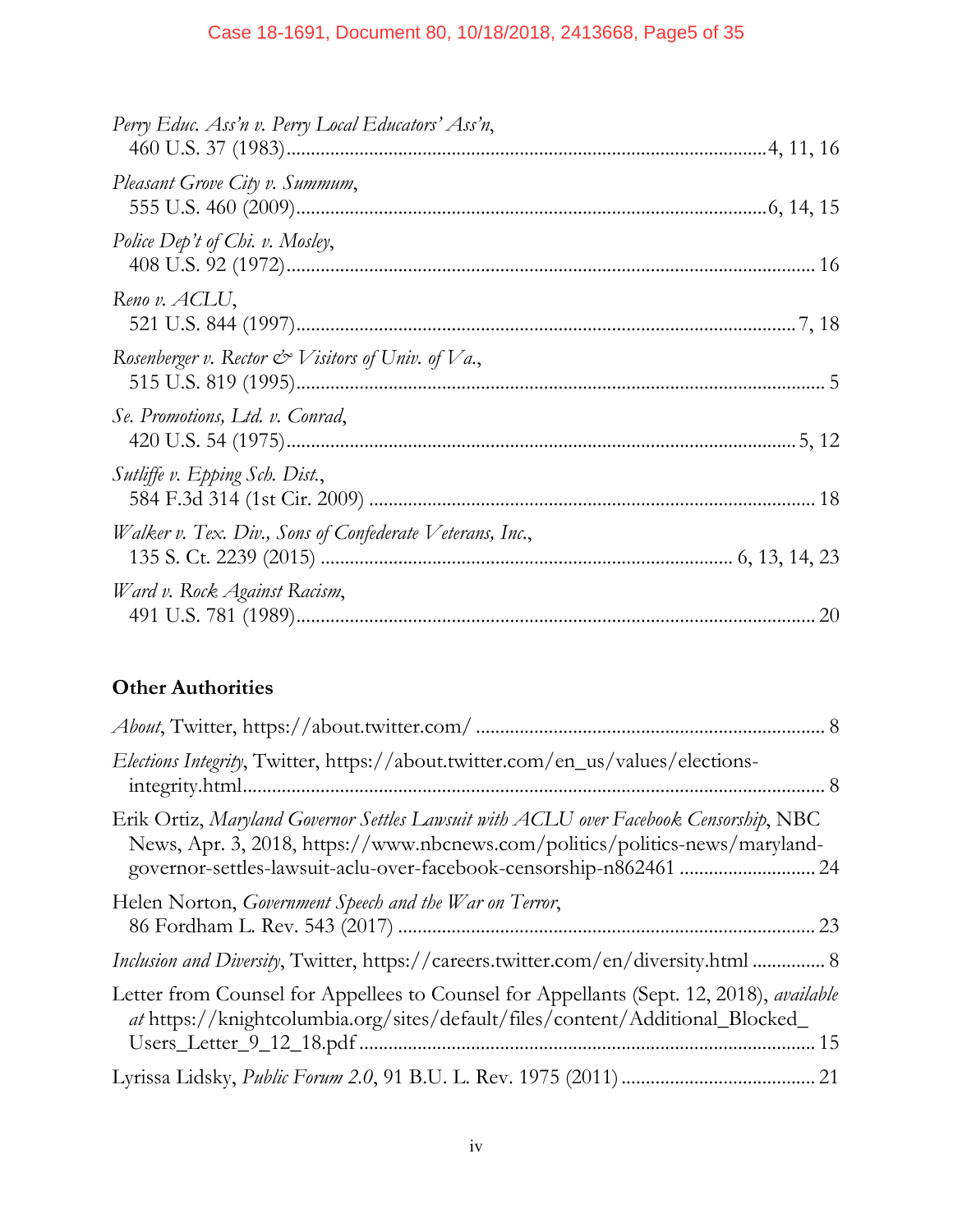# Case 18-1691, Document 80, 10/18/2018, 2413668, Page6 of 35

| Maeve Duggan & Aaron Smith, Pew Research Ctr., The Political Environment on Social<br><i>Media</i> (Oct. 25, 2016) http://assets.pewresearch.org/wp-content/uploads/sites/<br>14/2016/10/24160747/PI_2016.10.25_Politics-and-Social-Media_FINAL.pdf  22 |
|---------------------------------------------------------------------------------------------------------------------------------------------------------------------------------------------------------------------------------------------------------|
| Muting Accounts on Twitter, Twitter, https://support.twitter.com/articles/2017139919                                                                                                                                                                    |
| Nolan D. McCaskill, Trump Credits Social Media for His Election,<br>Politico, Oct. 20, 2017, https://www.politico.com/story/2017/10/20/trump-                                                                                                           |
| Our Values, Twitter, https://about.twitter.com/en_us/ values.html  8                                                                                                                                                                                    |
| Seva Gunitsky, Corrupting the Cyber-Commons: Social Media as a Tool of Autocratic Stability,<br>Perspectives on Politics, Mar. 2015, at 42                                                                                                              |
| Tim Wu, Is the First Amendment Obsolete?, Knight First Amendment Institute Emerging<br>Threats Series (Sept. 2017), https://knightcolumbia.org/content/tim-wu-first-<br>25                                                                              |
|                                                                                                                                                                                                                                                         |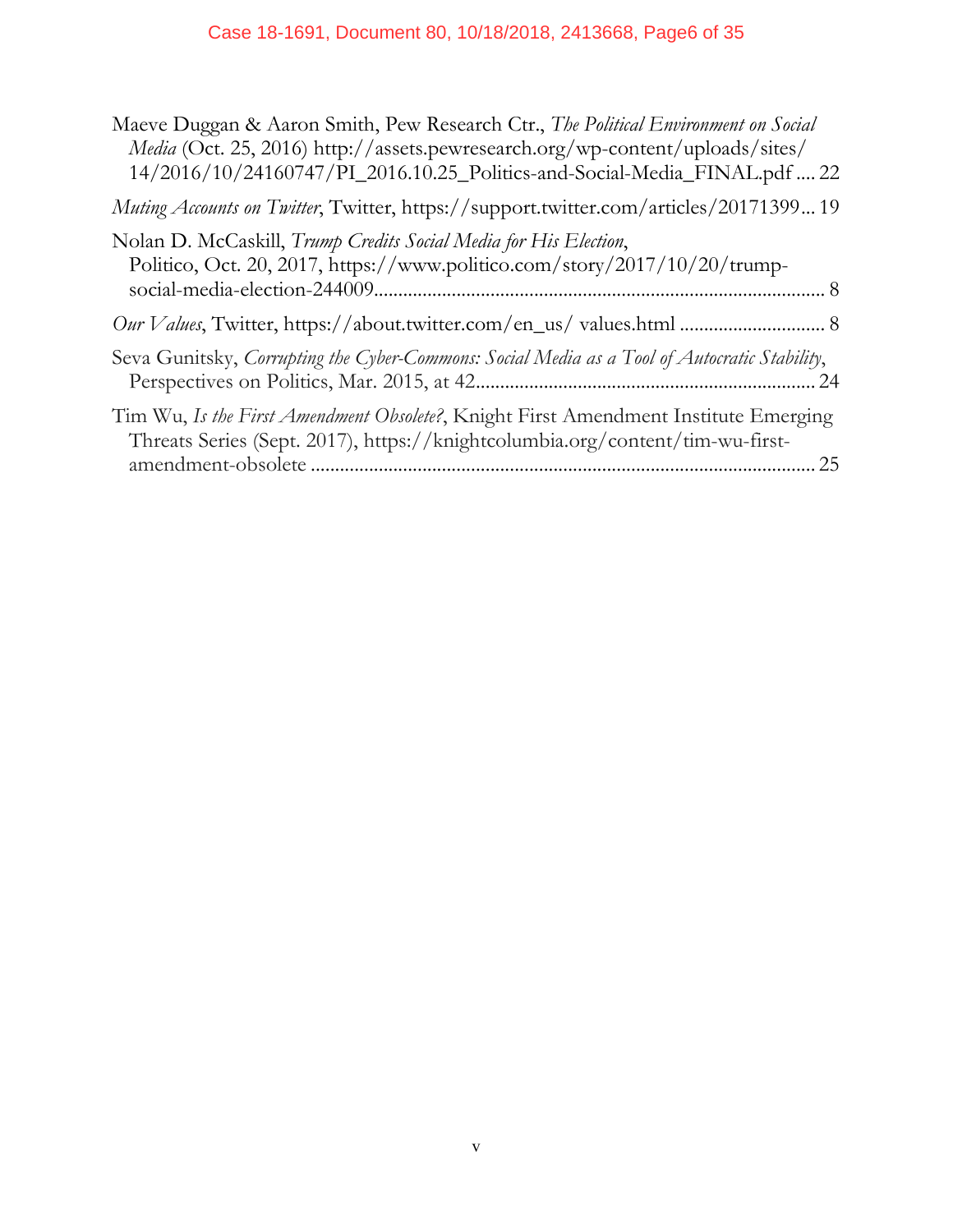## **INTERESTS OF AMICI CURIAE\***

Amici legal scholars are experts on the First Amendment who have taught courses in constitutional law or the First Amendment, published articles and books on these topics, and dedicated significant attention to the study of First Amendment protections. Based on their experience, amici seek to draw attention to the critical First Amendment values at stake when public officials block individuals from participating in public fora on social media. Amici are listed in the Appendix.

#### **INTRODUCTION**

The First Amendment principles that govern this case are well established. In its own communications, the government may express its views, just as any individual may do. But when a government official opens a space to the public and invites citizens to share their thoughts with the official and other interested citizens, he creates a public forum for speech. The official may not then selectively restrict access to that forum by barring viewpoints he does not like because, for example, a speaker makes comments critical of the official or his policies.

Increasingly, elected officials and their constituents have turned to Twitter, Facebook, and other social media platforms to engage in dialogue about important matters of public policy and public governance. When officials selectively block those

<sup>\*</sup> The parties have consented to the filing of this brief. No counsel for a party authored this brief in whole or in part, and no person or entity, other than amici and their counsel, made a monetary contribution intended to fund the preparation or submission of this brief.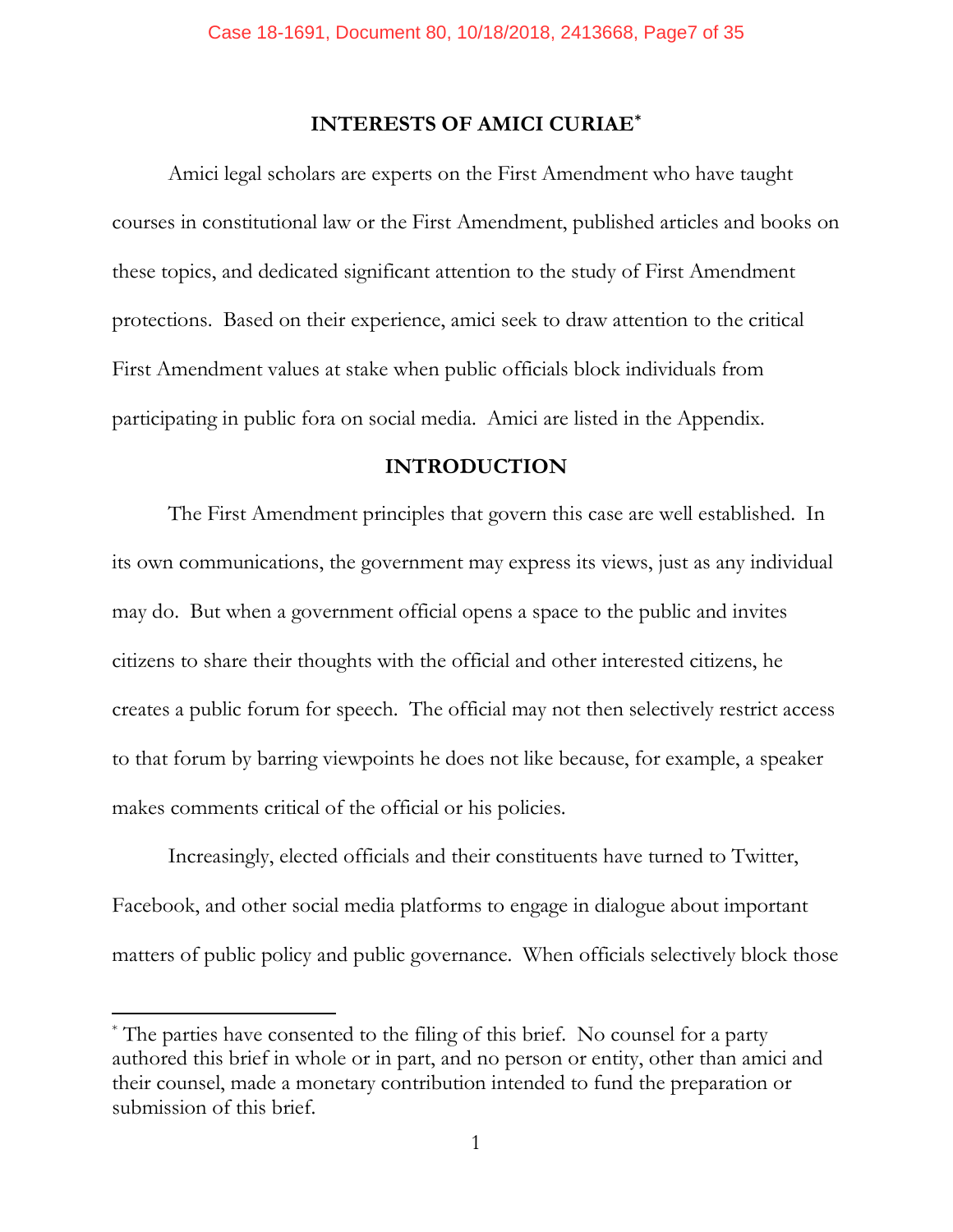#### Case 18-1691, Document 80, 10/18/2018, 2413668, Page8 of 35

who criticize them from participating in the debate occurring on those officials' social media accounts, the role of social media as "the modern public square," *Packingham v. North Carolina*, 137 S. Ct. 1730, 1737 (2017), is threatened in critical ways. The blocked users are denied the opportunity to participate fully in the rapid, ongoing conversations occurring on Twitter and other social media. And even more fundamentally, blocking users based on their opinions poses the very dangers that the First Amendment's ban on viewpoint discrimination has long sought to prevent: allowing the government to silence its critics, foster warped perceptions of officials' popularity, and chill dissenting voices who may avoid speaking out for fear of reprisal.

That this case involves communications on social media rather than at an inperson town hall meeting provides no valid reason to forsake settled First Amendment principles. Defendants President Donald J. Trump and Daniel Scavino, the White House Director of Social Media, hold out the @realDonaldTrump account as an official presidential account where the American people may read and engage with the President's commentary; "anyone with a Twitter account who has not been blocked may participate in the interactive space" created by each tweet sent by the account; and "the interactive space of the President's tweets accommodates a substantial body of expressive activity." SPA 61–62. Therefore, as the district court correctly held, "the interactive space for replies and retweets created by each tweet sent by the @realDonaldTrump account" qualifies as a public forum. SPA 55, 61–62. And as the district court further concluded, President Trump engaged in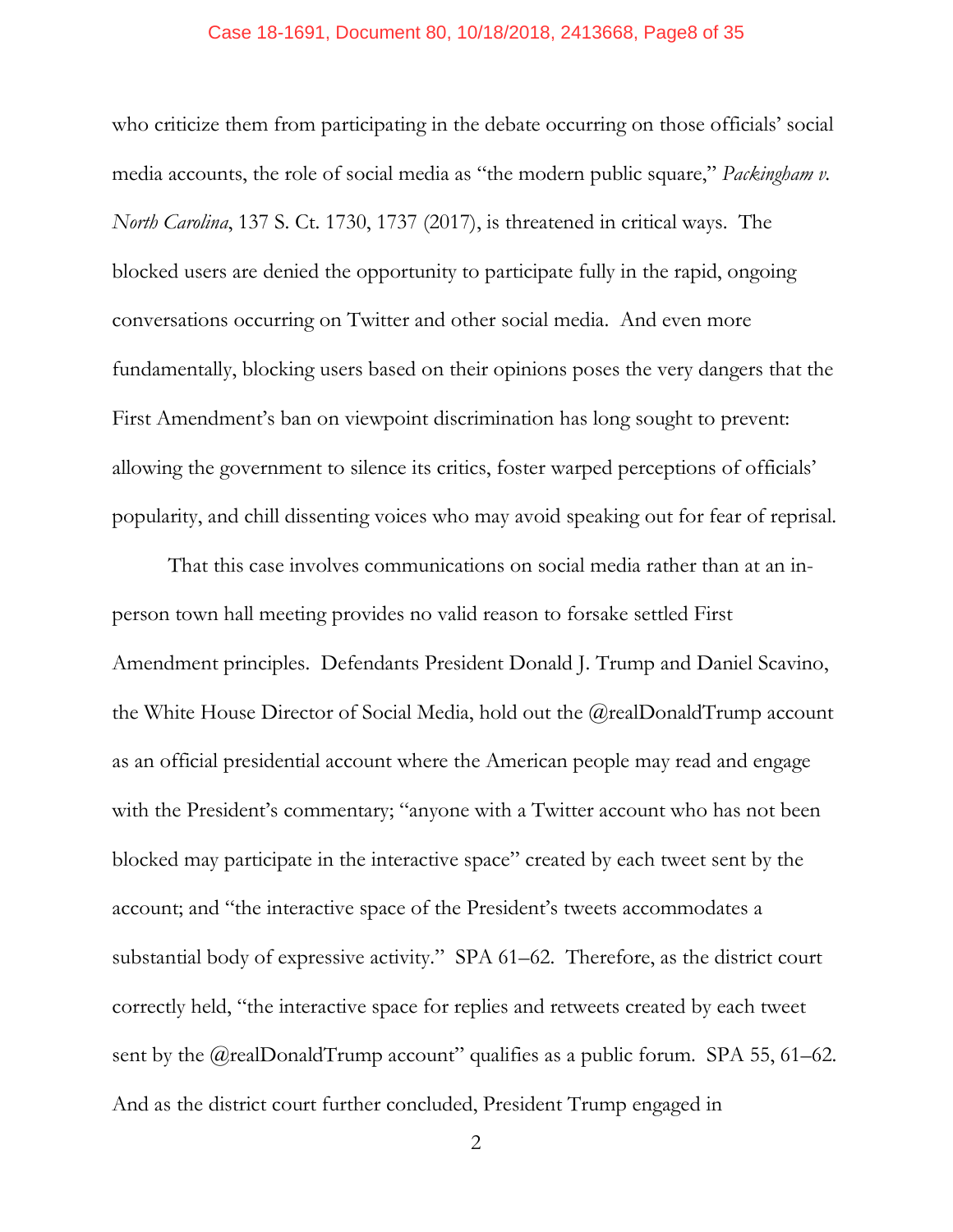#### Case 18-1691, Document 80, 10/18/2018, 2413668, Page9 of 35

impermissible viewpoint discrimination when he blocked plaintiffs from participating in that forum because they criticized him and his policies. SPA 63.

Affirming the district court's conclusions on these issues will in no way undermine President Trump's ability as a public official to engage in his own speech through social media and to select those voices he listens to and amplifies. Rather, affirming the district court's decision will uphold democratic dialogue against efforts by officials at all levels of government to silence dissent. Amici therefore urge this Court to affirm the district court's conclusions as to these core First Amendment issues.

### **ARGUMENT**

## **I. By Intentionally Utilizing Twitter's Interactive Features, Defendants Created a Public Forum for Purposes of the First Amendment.**

## **A. Government-Controlled Channels of Communication Designed for Expressive Use and Generally Open to the Public Are Public Fora.**

The Supreme Court has long recognized limitations on the government's ability to restrict speech in certain spaces, or fora. *See Hague v. Comm. for Indus. Org.*, 307 U.S. 496, 515 (1939). The Court has referred generally to three such types of fora: "the traditional public forum, the public forum created by government designation, and the nonpublic forum." *Cornelius v. NAACP Legal Def. & Educ. Fund, Inc.*, 473 U.S. 788, 802 (1985).

"Traditional public fora are those places," like public streets and parks, "which 'by long tradition . . . have been devoted to assembly and debate.'" *Id.* (quoting *Perry*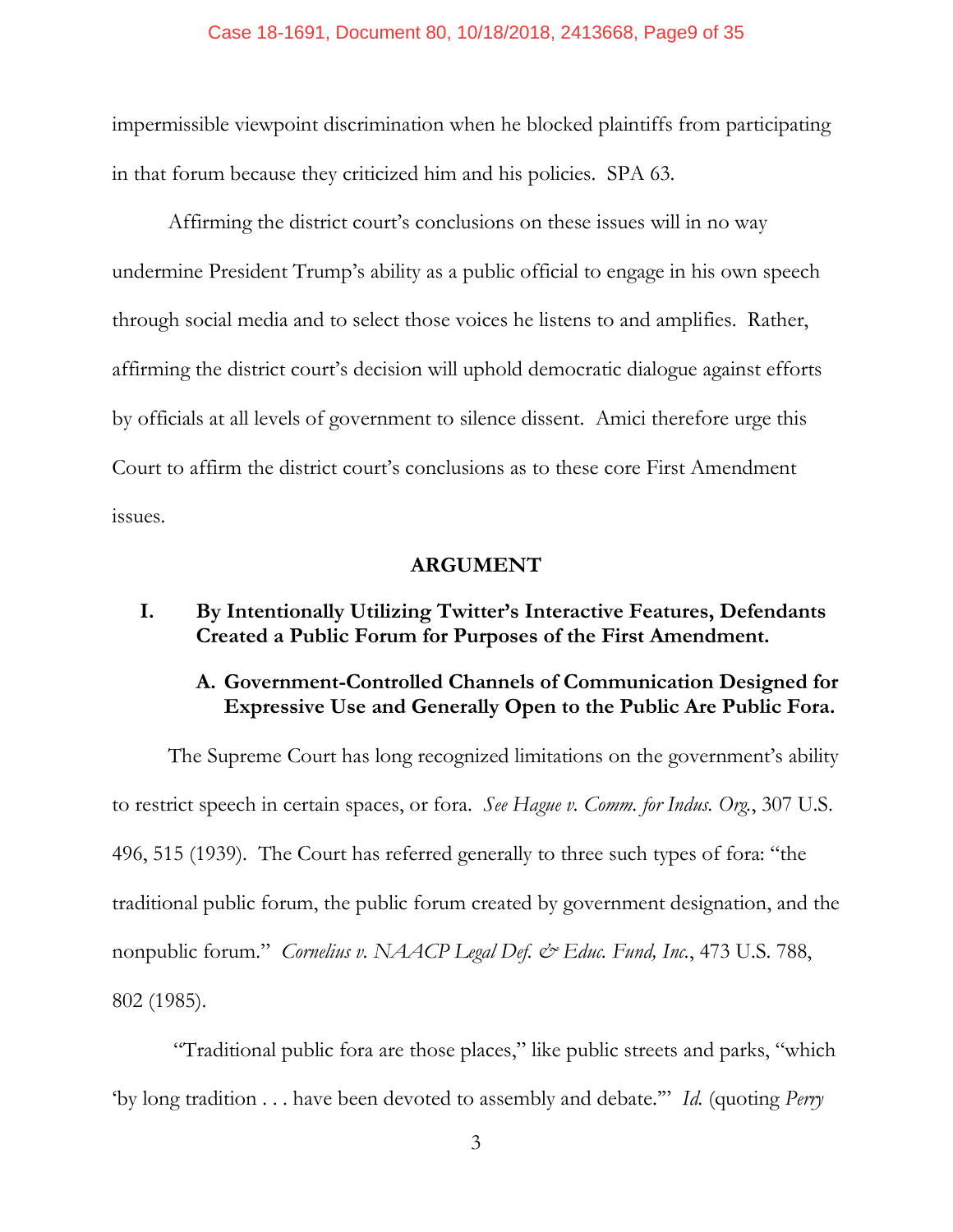*Educ. Ass'n v. Perry Local Educators' Ass'n*, 460 U.S. 37, 45 (1983)). "In addition to traditional public fora, a public forum may be created by government designation of a place or channel of communication for use by the public at large for assembly and speech, for use by certain speakers, or for the discussion of certain subjects." *Id*.<sup>1</sup> In a nonpublic forum, "the State may reserve the forum for its intended purposes, communicative or otherwise, as long as the regulation on speech is reasonable and not an effort to suppress expression merely because public officials oppose the speaker's view." *Perry*, 460 U.S. at 46.

Although the government is neither "required to create" a designated public forum in the first place nor "required to indefinitely retain [its] open character . . . , as long as it does so it is bound by the same standards as apply in a traditional public forum." *Id.* at 45–46. For both traditional and designated public fora, "[r]easonable time, place, and manner regulations are permissible, and a content-based prohibition must be narrowly drawn to effectuate a compelling state interest." *Id.* at 46. But the

<sup>&</sup>lt;sup>1</sup> The Supreme Court more recently has described as a separate category the "limited" public forum," in which the relevant property may be "limited to use by certain groups or dedicated solely to the discussion of certain subjects." *Christian Legal Soc'y Chapter of the Univ. of Cal. v. Martinez*, 561 U.S. 661, 679 n.11 (2010) (quoting *Pleasant Grove City v. Summum*, 555 U.S. 460, 470 (2009)). Because any restrictions on speech in a designated or limited public forum must be "reasonable and viewpoint-neutral," *id.* (quoting *Summum*, 555 U.S. at 470), and President Trump engaged in viewpoint discrimination by barring plaintiffs because they criticized him and his policies, this Court need not decide whether the forum at issue is a designated or limited public forum. *Cf. Byrne v. Rutledge*, 623 F.3d 46, 54 n.8 (2d Cir. 2010) (applying a similar approach).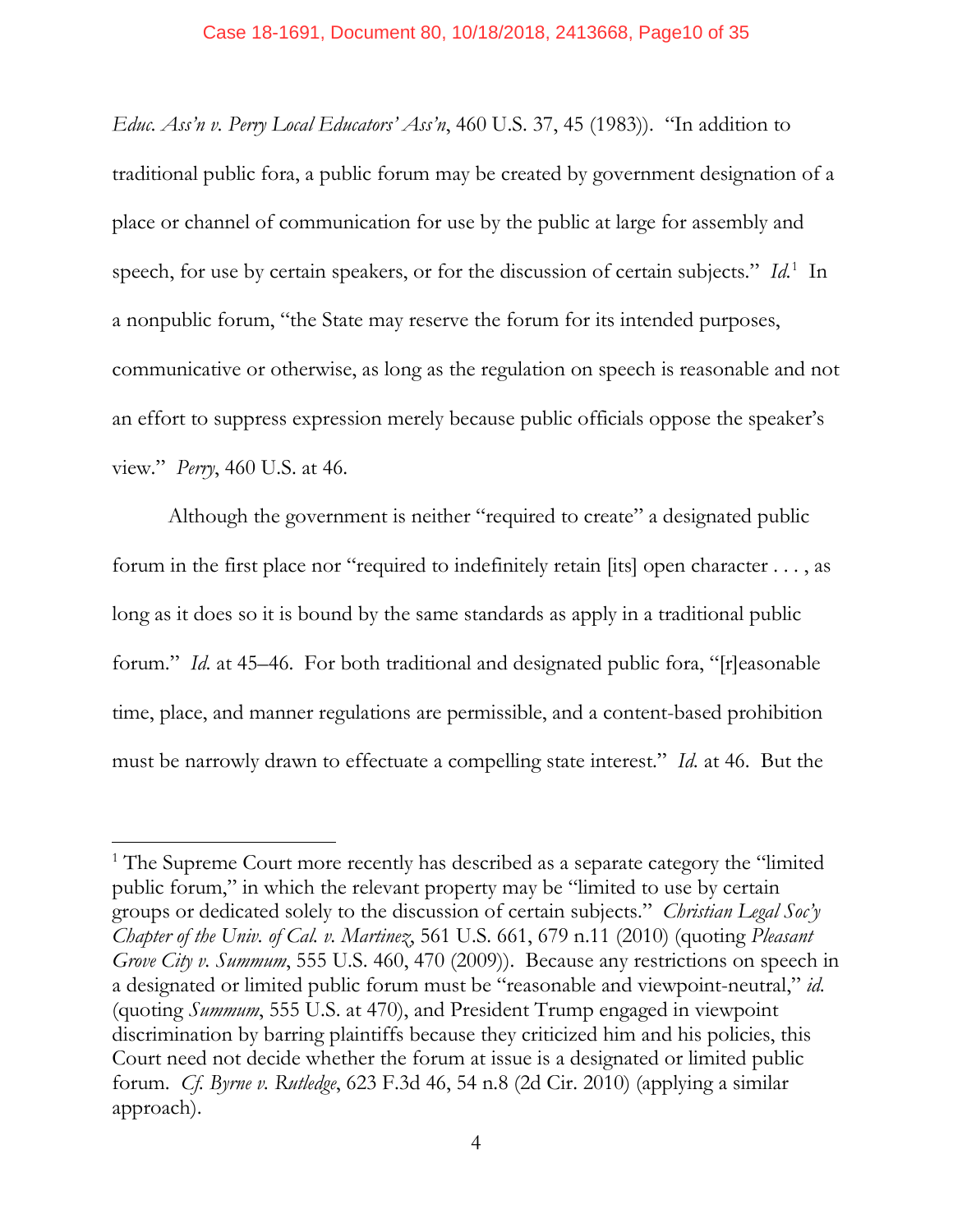#### Case 18-1691, Document 80, 10/18/2018, 2413668, Page11 of 35

government is forbidden "to exercise viewpoint discrimination, even when the . . . forum is one of its own creation." *Rosenberger v. Rector*  $\mathcal{Q}$  *Visitors of Univ. of Va.*, 515 U.S. 819, 829 (1995)*.* Indeed, even in a nonpublic forum, the First Amendment prohibits discrimination on the basis of a speaker's viewpoint. *Cornelius*, 473 U.S. at 806.2

The government creates a designated public forum "by intentionally opening a nontraditional forum for public discourse." *Cornelius*, 473 U.S. at 802. The government's intent is established by its "policy and practice" with respect to its use of the property, "the nature of the property," and the property's "compatibility with expressive activity." *Id.* A public space that is "designed for and dedicated to expressive activities," *Se. Promotions, Ltd. v. Conrad*, 420 U.S. 546, 555 (1975), or that "has as 'a principal purpose . . . the free exchange of ideas,'" *Int'l Soc'y for Krishna Consciousness, Inc. v. Lee*, 505 U.S. 672, 679 (1992) (*ISKCON*) (quoting *Cornelius*, 473 U.S. at 800), presumptively qualifies as a public forum.Spaces fulfilling multiple functions may serve as a public forum so long as "the open access and viewpoint neutrality commanded by the [forum] doctrine is 'compatible with the intended purpose of the property.'" *Ark. Educ. Television Comm'n v. Forbes*, 523 U.S. 666, 673 (1998) (quoting *Perry*, 460 U.S. at 49).

<sup>&</sup>lt;sup>2</sup> Defendants do not argue that the  $@$ realDonaldTrump Twitter account is a nonpublic forum. Nor would it aid them to do so because President Trump clearly engaged in forbidden viewpoint discrimination in blocking the individual plaintiffs. *See infra* Part II.A.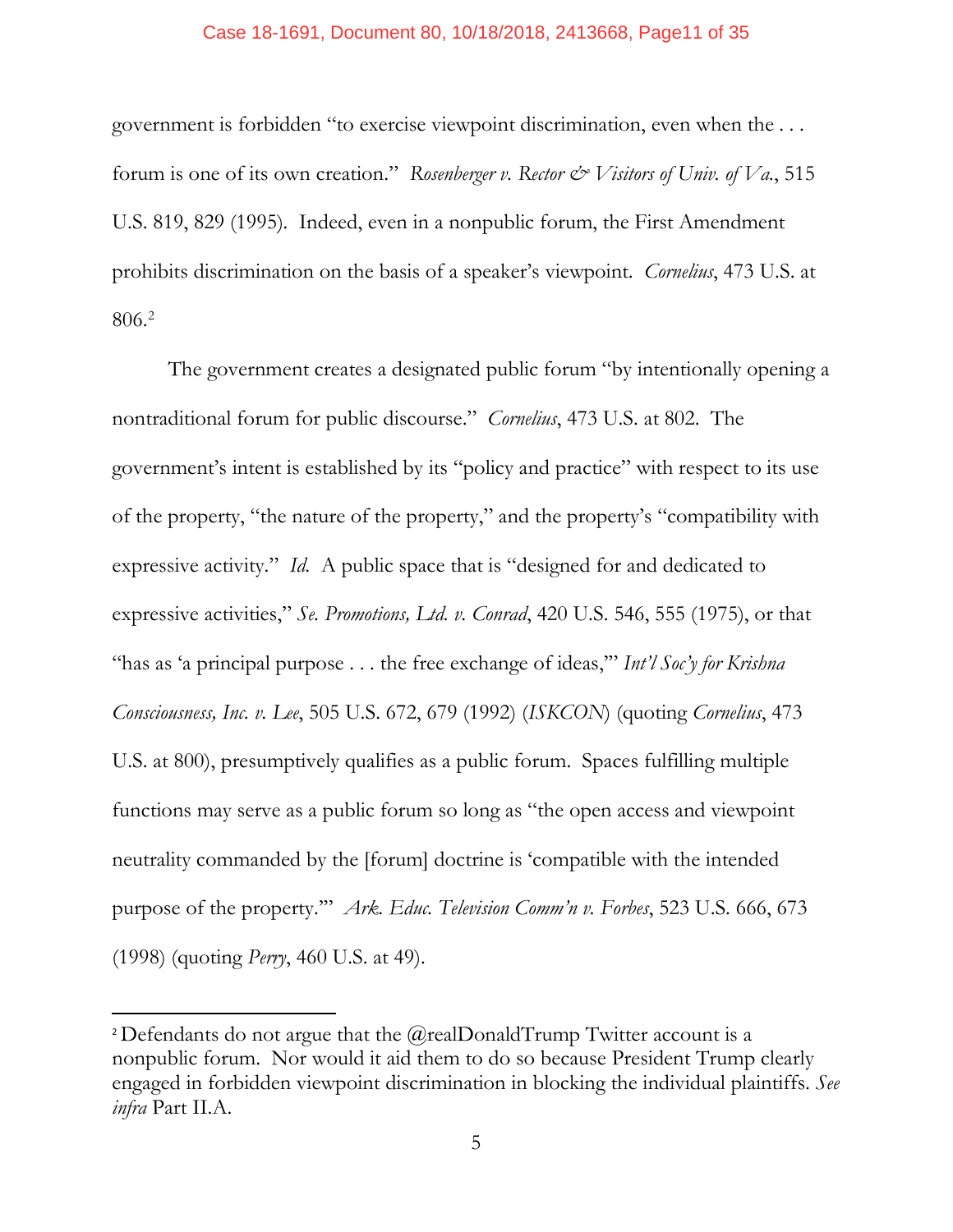By contrast, when the government itself speaks, "the Free Speech Clause has no application," and the government may adopt a particular viewpoint and reject others. *Pleasant Grove City v. Summum*, 555 U.S. 460, 467–68 (2009). In determining whether the government, rather than a private party, is engaged in speech, the Supreme Court looks to multiple factors, including whether the communication historically has conveyed a message from the government, whether the speech is "closely identified in the public mind" with the government, and whether the government maintains "control over the messages conveyed." *Walker v. Tex. Div., Sons of Confederate Veterans, Inc*., 135 S. Ct. 2239, 2248–49 (2015).

## **B. Social Media Platforms Like Twitter Empower Officials to Engage Directly With Their Constituents in Unprecedented Ways.**

As the Supreme Court has recognized, the Internet has wrought a transformative shift in American public life. Exchanges that once occurred in public parks and on street corners are now channeled into social media and other virtual spaces. Public officials at all levels of government now use Twitter, Facebook, and other social media to engage directly with their constituents. *See Packingham v. North Carolina*, 137 S. Ct. 1730, 1735 (2017) (noting that almost all members of Congress and all governors have social media accounts). Having dramatically lowered the barriers to public participation, the Internet has amplified citizens' voices and has made it possible for constituents to hear from, speak to, and talk about their elected officials in real time.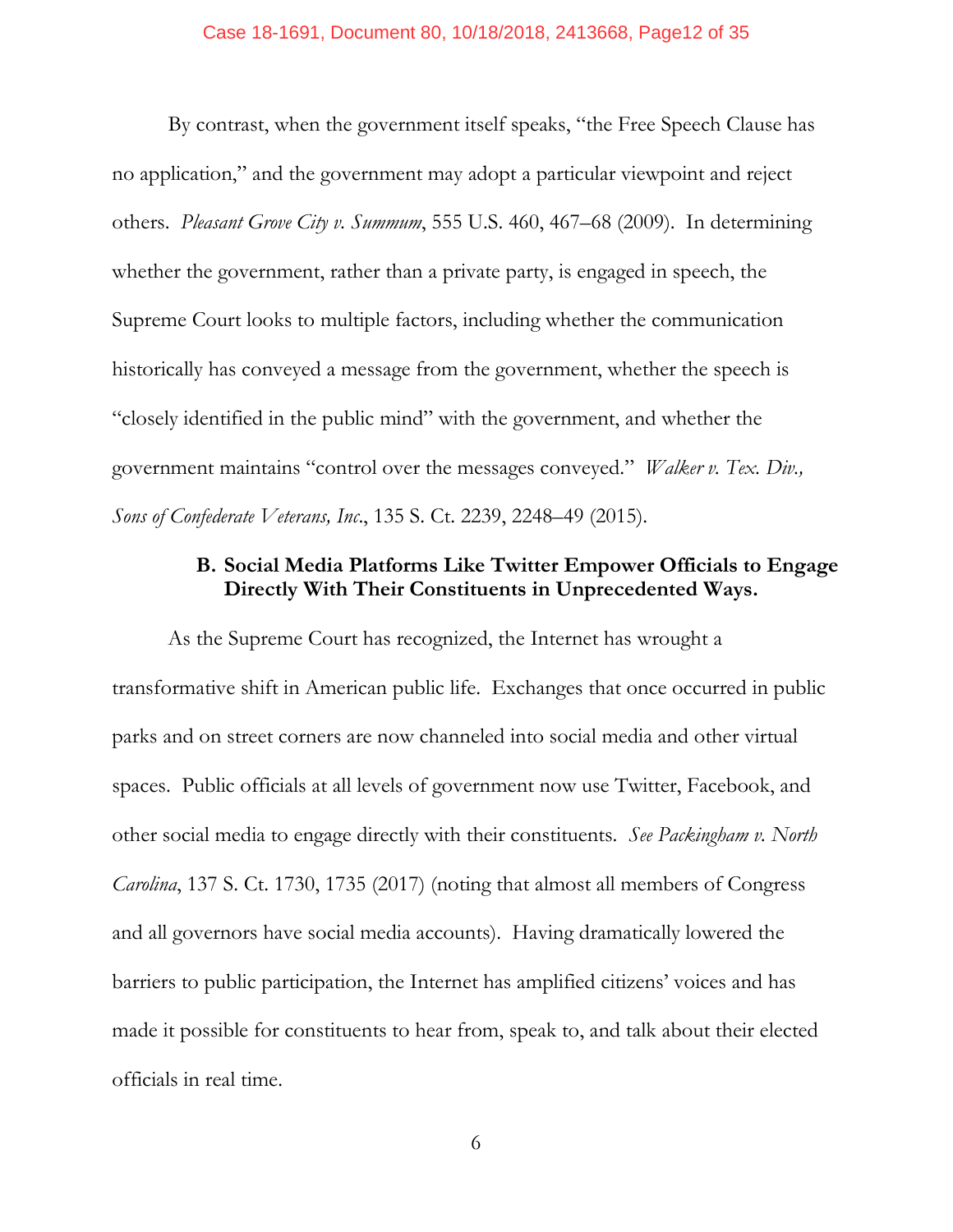Since their earliest encounters with the medium, courts have appreciated the democratizing potential of the Internet as "a vast platform from which to address and hear from a worldwide audience." *Reno v. ACLU*, 521 U.S. 844, 853 (1997). In providing "relatively unlimited, low-cost capacity for communication," the Internet enables virtually anyone to "become a town crier with a voice that resonates farther than it could from any soapbox." *Id.* at 870. The Supreme Court has identified "social media in particular" as "the most important place[] . . . for the exchange of views" in contemporary life, and has compared it to "the modern public square" where a "private citizen [may] make his or her voice heard." *Packingham*, 137 S. Ct. at 1735, 1737.

On Twitter, the medium at issue in this case, users converse publicly with one another on urgent social and political issues, inviting real-time responses from interested contributors. Twitter users post short messages ("tweets"), which other users may "like," reply to, or repost ("retweet"). Users may then respond to those replies and retweets in an ensuing conversation. A user's tweets are displayed in reverse chronological order in that user's timeline, with the "comment thread" (composed of nested likes, replies, and replies-to-replies) displayed below the tweet. Twitter users may follow other users, allowing them to receive real-time notifications when the followed user tweets, and users generally may view any other Twitter user's tweets, unless a user restricts access to her account by, for example, blocking another user or "protecting" her account, which allows only those who follow the user to view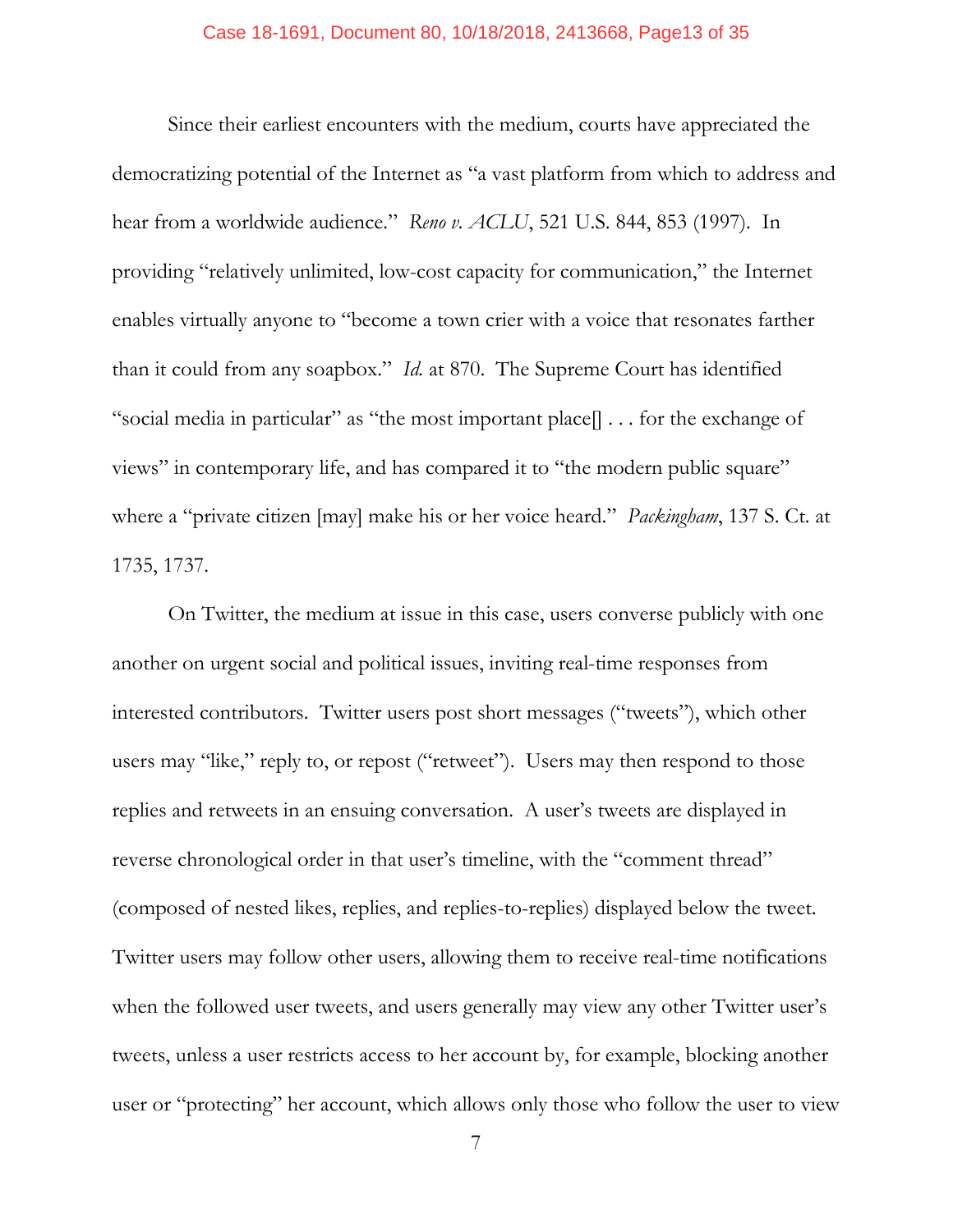#### Case 18-1691, Document 80, 10/18/2018, 2413668, Page14 of 35

the tweets. Even without a Twitter account, people generally may view the conversations occurring on Twitter users' accounts, although only Twitter users may tweet, reply, retweet, or like a post in response. By building a platform for robust, multi-faceted conversations, Twitter enables constituents to "petition their elected representatives and otherwise engage with them in a direct manner." *Packingham*, 137 S. Ct. at 1735. President Trump has even claimed, "without social media, I'm not sure that I'd be here today." Nolan D. McCaskill, *Trump Credits Social Media for His Election*, Politico, Oct. 20, 2017, https://www.politico.com/story/2017/10/20/trump-socialmedia-election-244009.

Twitter's vast capacity to stimulate civic discourse is by design. Twitter's corporate ethos emphasizes "free expression" and the power of "every voice . . . to impact the world." *Our Values*, Twitter, https://about.twitter.com/en\_us/ values.html. Twitter prides itself on giving "everyone the power to create and share ideas and information instantly, without barriers." *Elections Integrity*, Twitter, https://about.twitter.com/en\_us/values/elections-integrity.html. And, as Twitter promotes on its website, "[p]eople come to Twitter to freely express themselves," to "[s]park a global conversation," and to "[s]ee every side of the story." *Inclusion and Diversity*, Twitter, https://careers.twitter.com/en/diversity.html; *About*, Twitter, https://about.twitter.com/.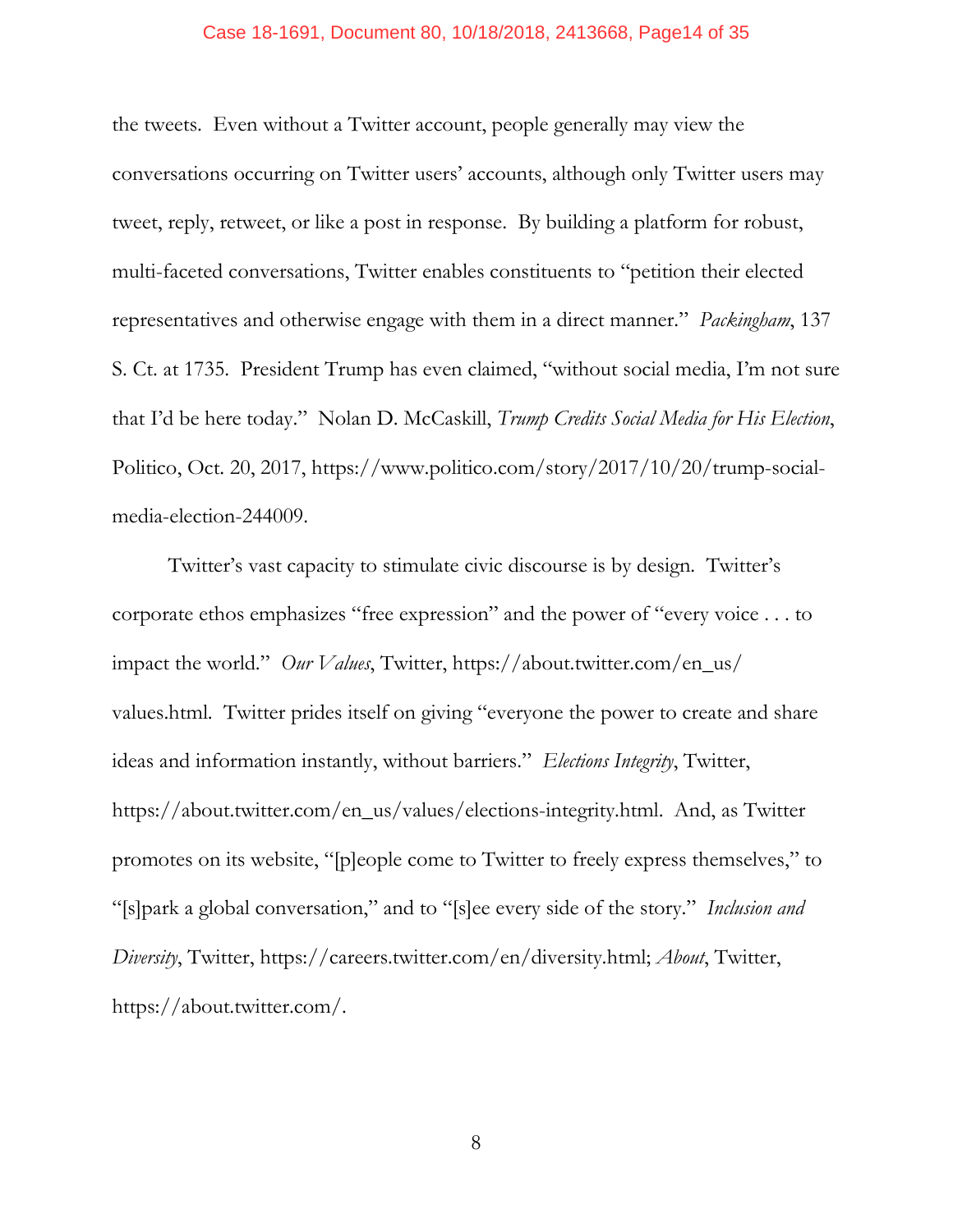## **C. Defendants' Use of Twitter Establishes That They Created a Public Forum Along With a Channel for Government Speech.**

By taking advantage of Twitter's unprecedented capacity for dynamic engagement, defendants designated the interactive spaces of the @realDonaldTrump Twitter account as a public forum.<sup>3</sup>

As the district court recognized, "[t]he interactivity of Twitter is one of its defining characteristics," for "Twitter as a platform is designed to allow users to interact with other Twitter users in relation to their tweets." SPA 62 (brackets and internal quotation marks omitted). President Trump's @realDonaldTrump Twitter account is a prime example of this phenomenon. The account is "generally accessible to the public at large"—including both the President's now over 55 million Twitter followers and non–Twitter users alike—"without regard to political affiliation or any other limiting criteria." A55 (Stip. ¶ 36). The President has not opted to "protect" his tweets—*i.e.*, make them accessible only to his followers—or to limit generally which users can follow  $@realDonaldTrump$  or comment on his tweets, except where he has blocked a user. *Id.* And "President Trump has not issued any rule or statement

<sup>&</sup>lt;sup>3</sup> Plaintiffs-appellees contend that the public forum at issue is best understood to encompass the comment thread attached to each @realDonaldTrump tweet. *See*  Appellees' Br. 10 n.5. The district court held that "the interactive space for replies and retweets created by each tweet sent by the  $@$ realDonaldTrump account" qualifies as a public forum, SPA 55, 61–62, but not the remainder of the comment thread, SPA 50. Because the individual plaintiffs were excluded from a public forum in violation of the First Amendment under either conceptualization, amici primarily use the district court's terminology in describing the relevant forum.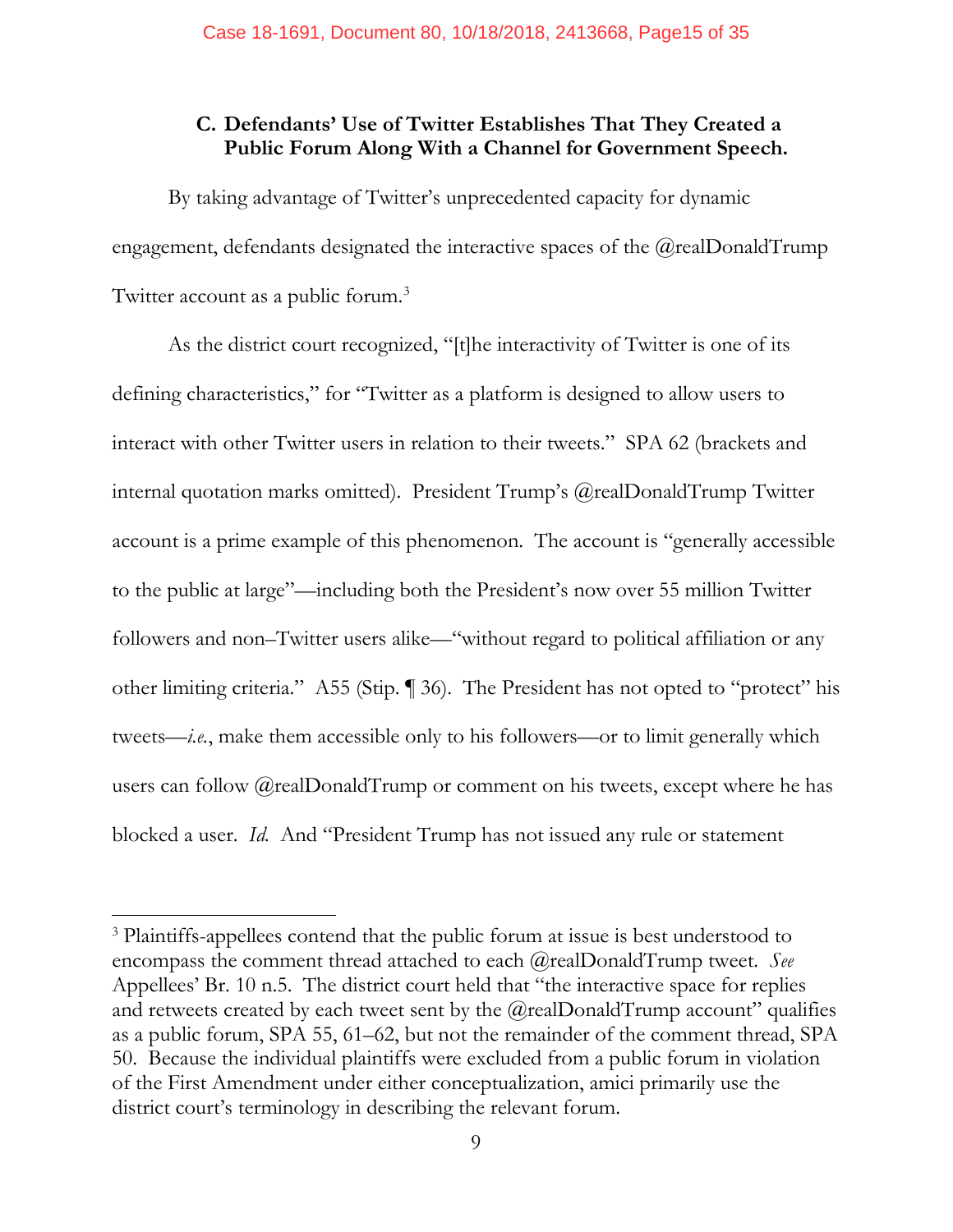purporting to limit (by form or subject matter) the speech of those who reply to his tweets." *Id*.

Moreover, President Trump has actively fostered an environment for debate through his use of the @realDonaldTrump account. Defendant Scavino has held out the @realDonaldTrump account "as a means through which the President 'communicates directly with you, the American people!'" SPA 61–62 (quoting Stip. ¶ 37). "Typically, tweets from @realDonaldTrump generate thousands of replies from members of the public, and some of those replies generate hundreds or thousands of replies in turn," A57 (Stip. ¶ 41); "[h]is tweets frequently receive 15,000– 20,000 retweets or more," A58 (Stip. ¶ 42); and it is common for his tweets "to approach 100,000 likes," *id.* These responses are not the end of the conversation. Rather, President Trump frequently has tweeted in response to replies to his prior tweets, to replies to other users' tweets, and even to other users' tweets that do not mention @realDonaldTrump. He also has retweeted other users' tweets, whether or not those were replies to  $@$  realDonaldTrump tweets, and whether or not they mentioned @realDonaldTrump.4 In this way, defendants' use of the

<sup>4</sup> A brief review of the @realDonaldTrump Twitter feed offers examples of each of these categories of responses to others' commentary. *See, e.g.*, https://twitter.com/realDonaldTrump/status/1044627015662538752 (Sept. 25, 2018) (responding to a flattering comment referring to  $(\partial_{\xi}$  realDonaldTrump); https://twitter.com/realDonaldTrump/status/1023536822901776384 (July 29, 2018) (responding to a tweet that did not mention  $(\partial_{\mathcal{C}})$  realDonaldTrump); https://twitter.com/realDonaldTrump/status/966118856874971138 (Feb. 20, 2018) (thanking another user for a positive reply to  $(\partial_{\xi}$  realDonaldTrump).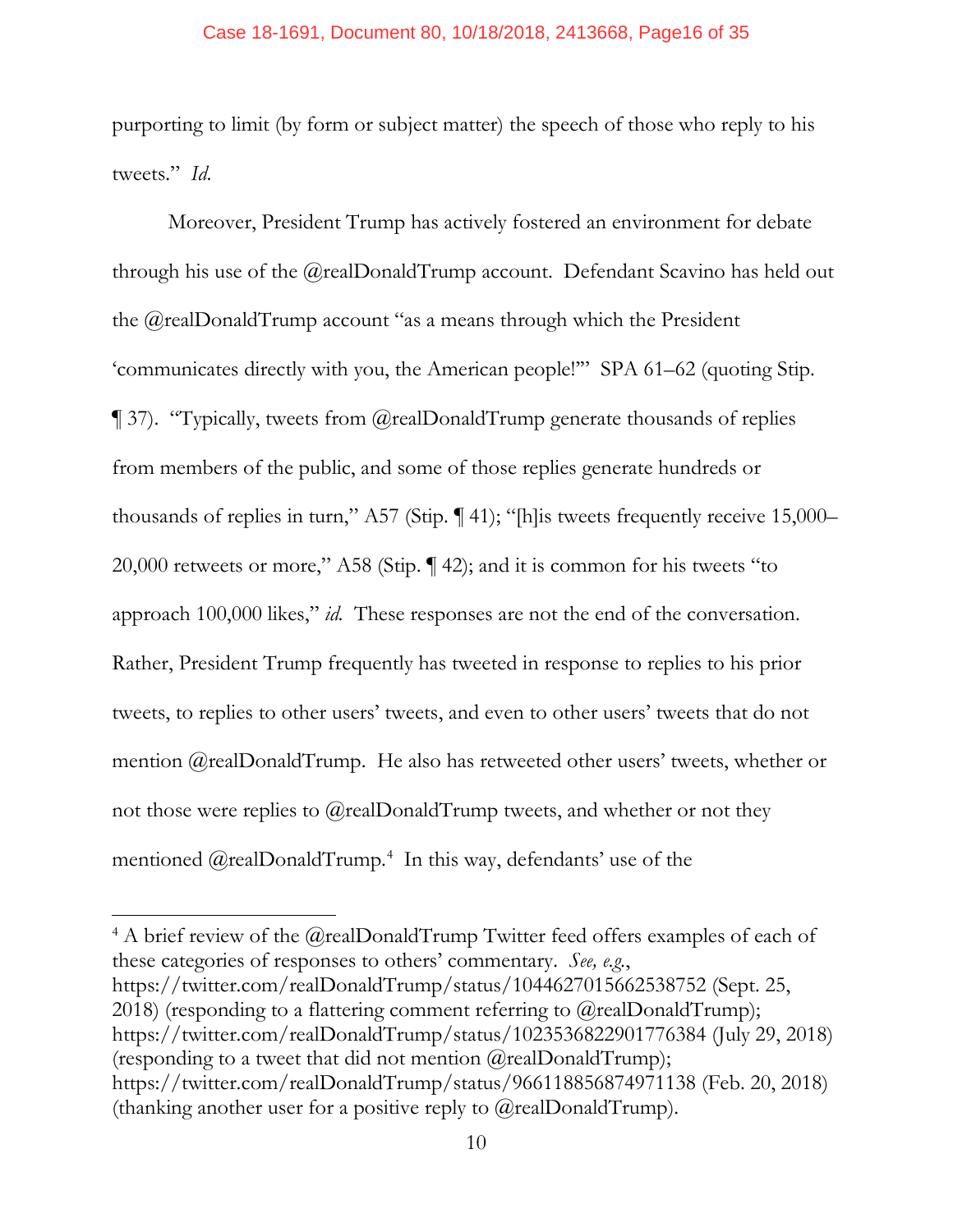@realDonaldTrump account is not one-way government speech, but is more akin to a robust discussion at a town hall meeting.<sup>5</sup>

Given these attributes, it is plain that defendants created a public forum. To be sure, defendants were not required to create the forum in the first place. But by their words and actions, defendants designated the interactive spaces created by @realDonaldTrump tweets as channels of multi-dimensional communication "open for use by the general public." *Perry*, 460 U.S. at 47. Viewpoint-neutral access to interactive spaces of the @realDonaldTrump account is compatible with the forum's intended purpose, as Twitter users understand that one of the site's principal purposes is to promote the free exchange of ideas—a feature the Supreme Court has found important in identifying public fora. *See Forbes*, 523 U.S. at 673; *ISKCON*, 505 U.S. at 679. Put simply, when a government official decides to open the interactive spaces of his Twitter account for conversation among all comers, as defendants did here, a public forum is created. *See Davison v. Loudoun County Bd. of Supervisors*, 267 F. Supp. 3d

<sup>&</sup>lt;sup>5</sup> As amicus Internet Association notes, most social media accounts do not qualify as public fora because they are neither controlled nor operated by governmental actors. *See* Br. of Amicus Curiae Internet Ass'n in Support of Neither Party 3. Moreover, public officials may use social media in their personal capacities, and the First Amendment would not limit officials' actions on their genuinely personal accounts. But here, the district court correctly concluded that, because "the President presents the @realDonaldTrump account as being a presidential account as opposed to a personal account and . . . uses the account to take actions that can be taken only by the President as President," the control he and Defendant Scavino exercise over the account is governmental in nature, not personal. SPA 44–45. Defendants' actions are therefore subject to analysis under the First Amendment.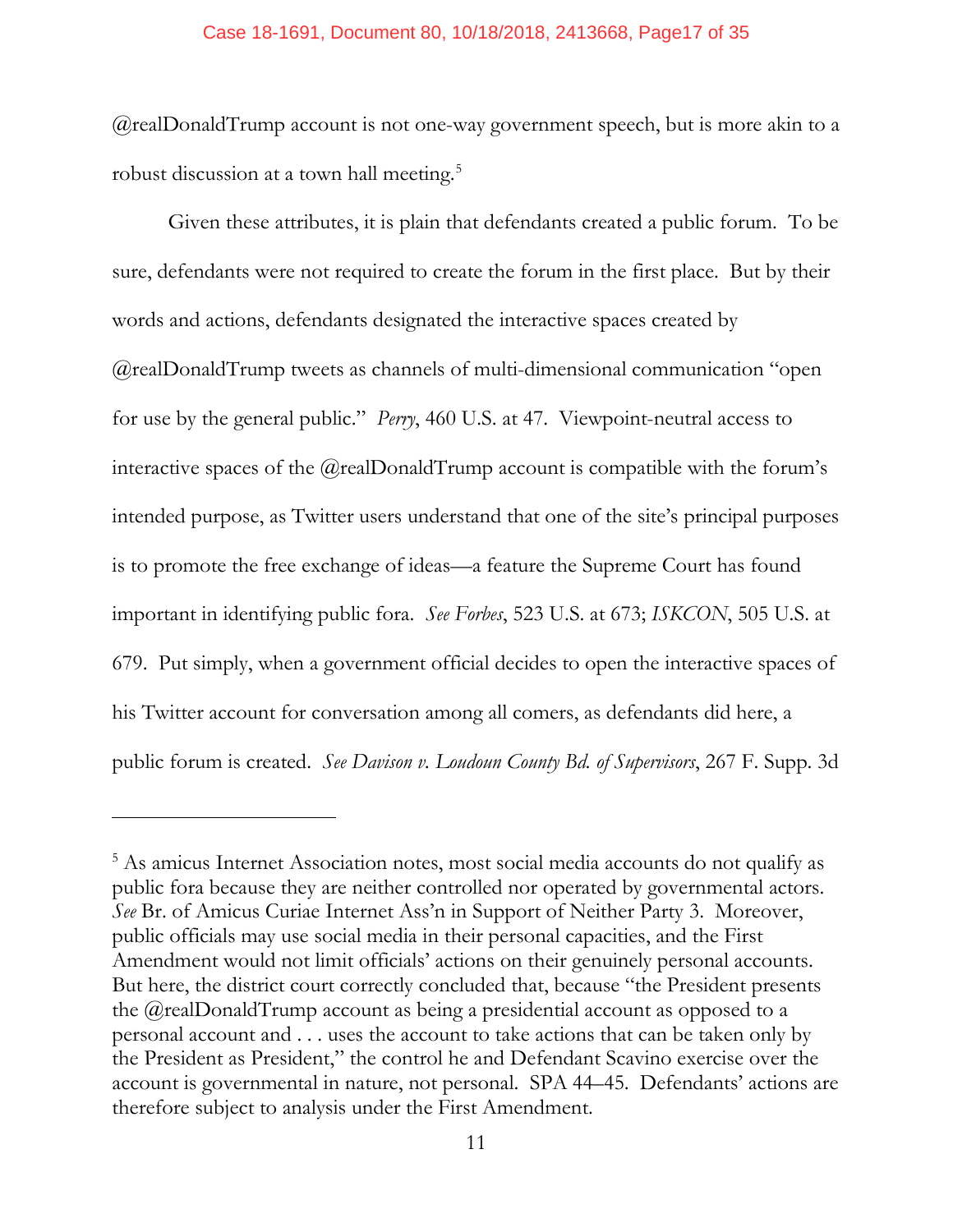#### Case 18-1691, Document 80, 10/18/2018, 2413668, Page18 of 35

702, 716 (E.D. Va. 2017), *appeal argued*, No. 17-2002 (4th Cir. Sept. 26, 2018)

(concluding that a local official created a public forum when she solicited comments from her constituents and "allowed virtually unfettered discussion" on her Facebook page); *cf. Page v. Lexington County Sch. Dist. One*, 531 F.3d 275, 284 (4th Cir. 2008) (suggesting that a government website that includes "a type of 'chat room' or 'bulletin board' in which private viewers could express opinions or post information" would qualify as a public forum).

Supreme Court precedent makes clear that, contrary to appellants' position, the @realDonaldTrump account does not fall outside the public forum doctrine simply because the government does not formally own the page and did not design the digital environment and tools that allow Twitter pages to function as a modern public square. *See Packingham*, 137 S. Ct. at 1737. Government officials cannot avoid the First Amendment's requirements by renting a space suitable to hold public meetings, rather than hosting meetings in government-owned property. *See Conrad*, 420 U.S. at 547, 555 (privately owned theater under long-term lease to a city was a public forum); *Cornelius*, 473 U.S. at 801 (forum analysis applies to "public property or to private property dedicated to public use"). Here, as the district court noted, President Trump affirmatively chose to utilize Twitter's speech-enhancing features to create a forum for interacting with "the American people." *See* SPA 61–62 (quoting Stip. ¶ 37). And, importantly, defendants—the President and a White House employee—are the exclusive administrators of the @realDonaldTrump account. They, not Twitter,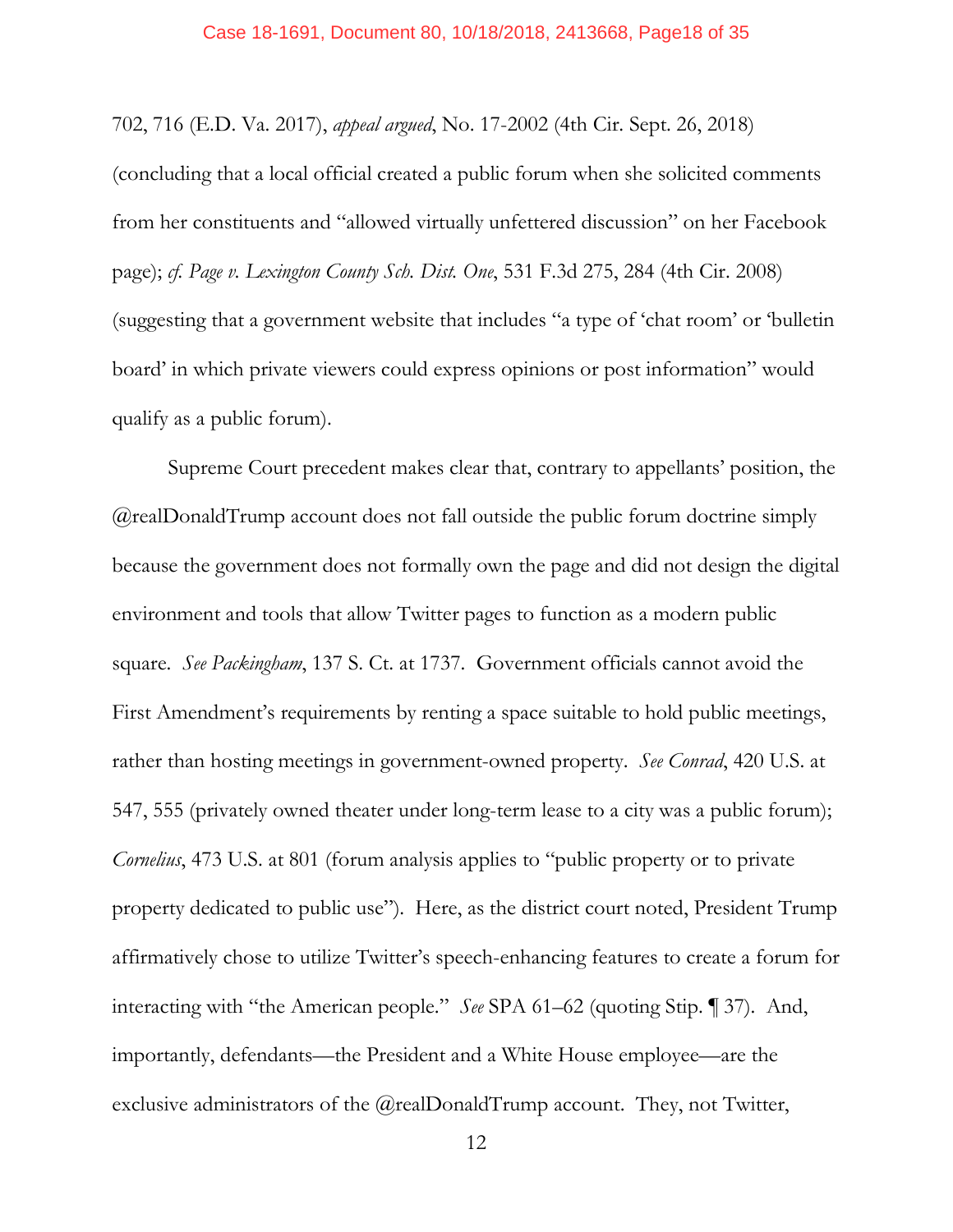#### Case 18-1691, Document 80, 10/18/2018, 2413668, Page19 of 35

blocked the individual plaintiffs and thereby exercised effective control over who may participate in the interactive space associated with tweets sent by the @realDonaldTrump account. *See* SPA 42–43. 6

Defendants also argue that, to the extent defendants' use of the @realDonaldTrump account is governmental in nature, their actions are "government speech" to which the First Amendment does not apply. *See* Appellants' Br. 31. Yet the government speech label applies only to President Trump's own statements on Twitter, not to comments made by private persons interacting in the forum defendants created on the @realDonaldTrump account. In contrast to true government speech, no one could possibly confuse the private individuals' comments as conveying a message from the government, associate that commentary with the government, or assume the government maintains "control over the messages conveyed" by other users. *Walker*, 135 S. Ct. at 2248–49; *see also* SPA 55–56 (rejecting application of the government-speech doctrine to other users' comments). *Cf. Matal v. Tam*, 137 S. Ct. 1744, 1760 (2017) ("Holding that the registration of a trademark converts the mark into government speech would constitute a huge and dangerous extension of the government-speech doctrine."). Rather, as the Supreme Court has recognized, when "private parties, and not only the government, use[ a] system to

<sup>&</sup>lt;sup>6</sup> Amici adopt the parties' convention of distinguishing between the seven "individual" plaintiffs," whom President Trump blocked based on their criticisms, and the Knight First Amendment Institute at Columbia University, which has not been blocked.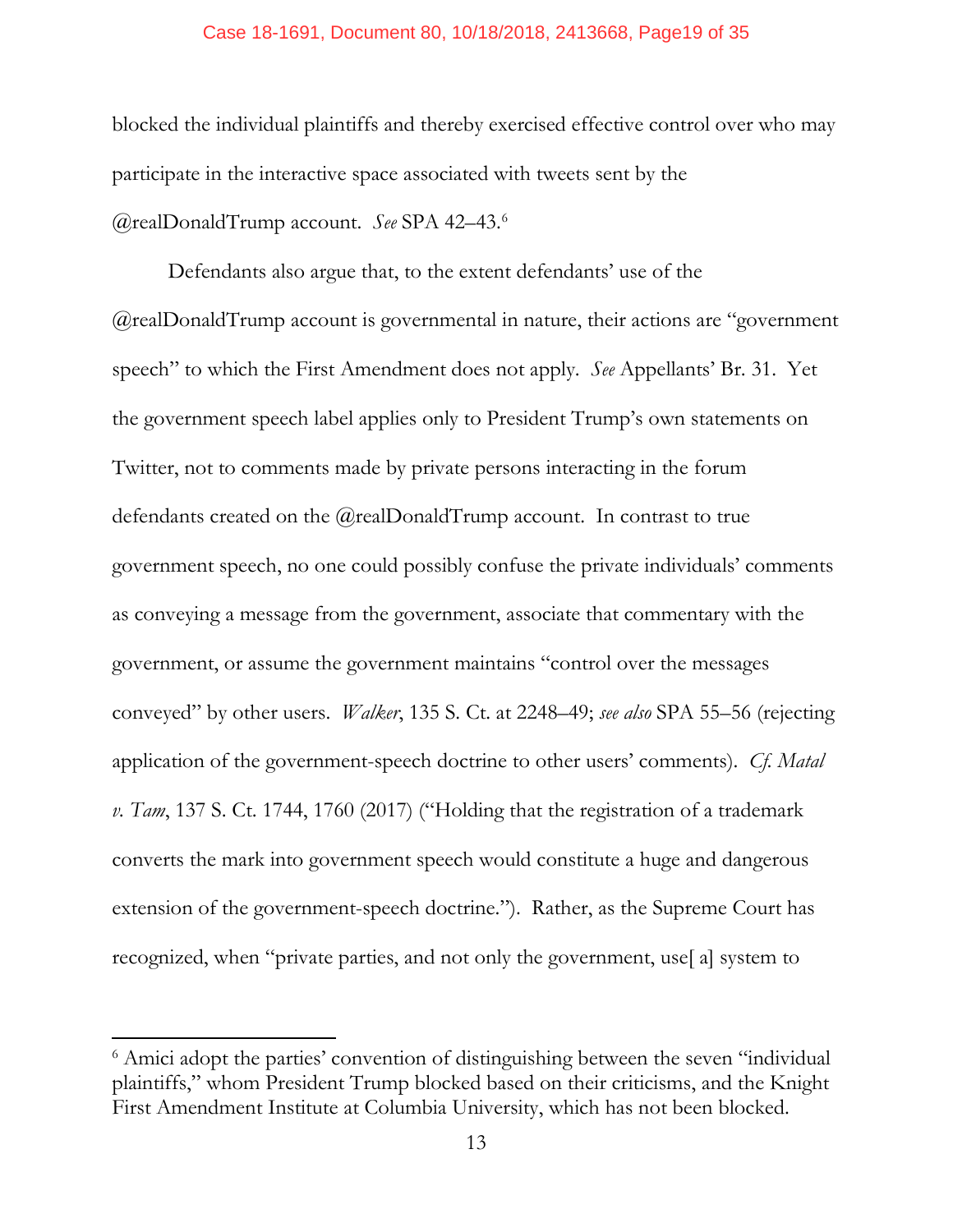#### Case 18-1691, Document 80, 10/18/2018, 2413668, Page20 of 35

communicate," forum analysis—and not the government speech doctrine—is the appropriate lens through which to analyze the case. *Walker*, 135 S. Ct. at 2252. Where, as here, private speech is truly at issue, the government speech doctrine should "not be used as a subterfuge for favoring certain private speakers over others based on viewpoint." *Summum*, 555 U.S. at 473.7

Most fundamentally, motivating many of the Supreme Court's decisions in government speech cases is a concern that demanding open access by the public ultimately would be more speech-restrictive because it would lead the government to close the venue entirely. *See, e.g.*, *Summum*, 555 U.S. at 480 ("[W]here the application of forum analysis would lead almost inexorably to closing of the forum, it is obvious that forum analysis is out of place."); *cf. Forbes*, 523 U.S. at 680–81 (finding a nonpublic forum where wholly open access could "result in less speech, not more").

 $\overline{\phantom{a}}$ 

<sup>7</sup> In *Morgan v. Bevin*, 298 F. Supp. 3d 1003 (E.D. Ky. 2018), the district court concluded that Kentucky's governor did not violate the First Amendment when he banned critics from commenting on his official social media pages. The court reasoned that the pages, in their entirety, qualified as Governor Bevin's own speech. In particular, the court was of the view that users will assume messages "com[e] from" the Governor if they "appear on" or are "connected to" his pages, even when the messages are posted by people other than the Governor. *Id.* at 1012. The district court's conclusion is mistaken. As laid out above, comments from other users, posted under their own names in the social media context, cannot reasonably be viewed as messages from the government or associated with the government, or as something over which the government maintains control. *See Leuthy v. LePage*, No. 1:17-cv-00296-JAW, 2018 WL 4134628, at \*15–16 (D. Me. Aug. 29, 2018) (rejecting *Morgan*'s reasoning).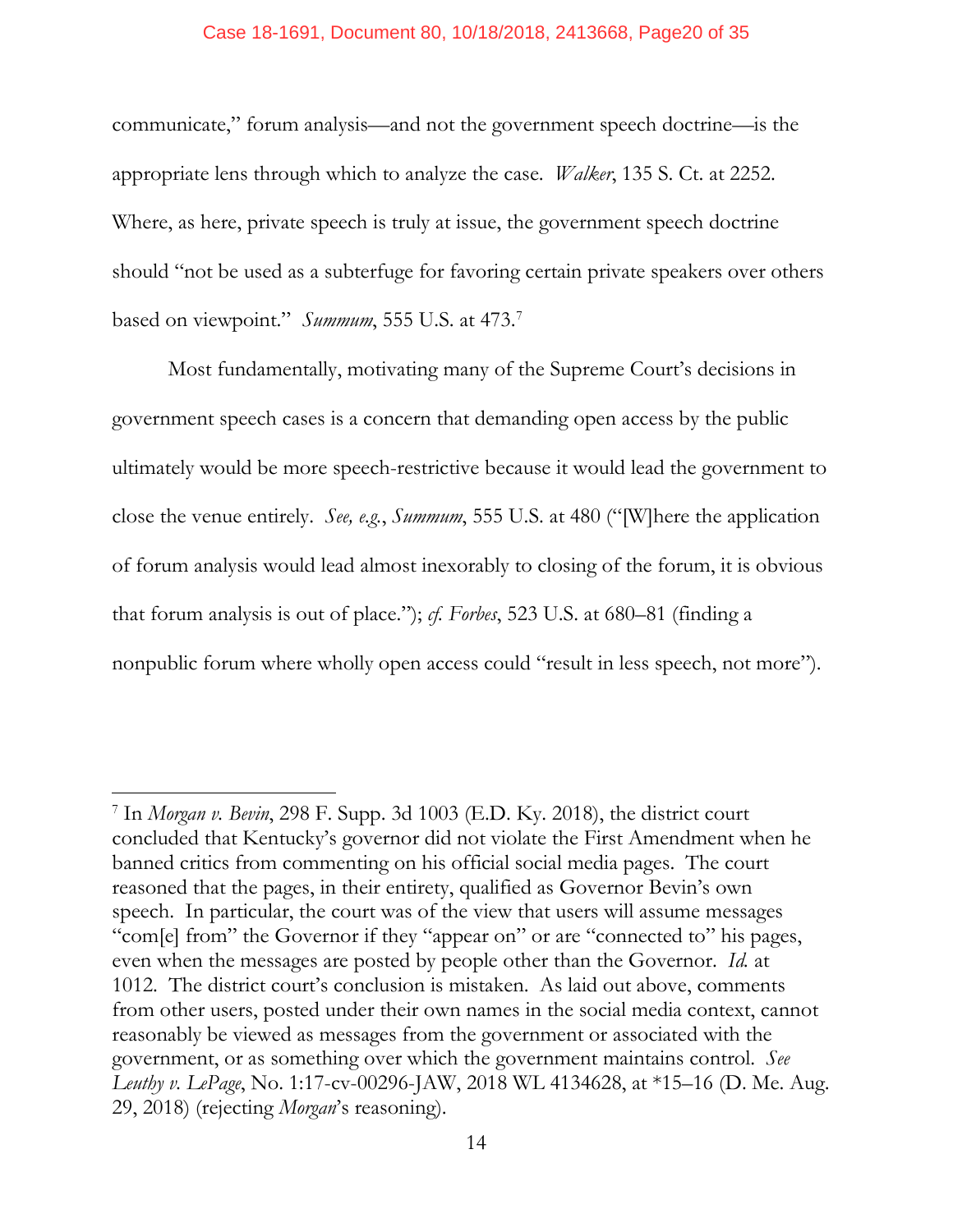Here, forbidding the President from blocking people from his official Twitter account is the more speech-enhancing course. To an even greater extent than with a physical forum, the interactive spaces on a government official's Twitter account are "capable of accommodating a large number of public speakers without defeating the essential function of . . . the program." *Summum*, 555 U.S. at 478. Moreover, as noted above, the broad access and public interactions Twitter enables are why President Trump—and so many other public officials—choose to use it. Given his millions of Twitter followers and the value that President Trump himself has placed on his ability to interact directly with the public, it is highly unlikely that defendants would shut down the forum entirely over the inability to block those who disagree with the President. 8 There is therefore no inherent incompatibility between the government activity at issue—maintaining and controlling access to the @realDonaldTrump account—and the provision of viewpoint-neutral access to anyone who wishes to participate in the conversation.

<sup>8</sup> Indeed, in response to the district court's order, defendants unblocked the individual plaintiffs and a number of other Twitter users who had been blocked because they criticized the President or his policies. *See* Letter from Counsel for Appellees to Counsel for Appellants (Sept. 12, 2018), *available at* 

 $\overline{\phantom{a}}$ 

https://knightcolumbia.org/sites/default/files/content/Additional\_Blocked\_Users\_ Letter\_9\_12\_18.pdf. That the President continues to tweet regularly using his @realDonaldTrump account—and that many Twitter users continue to participate in conversations responding to the President's tweets—demonstrates that the purpose of the forum is not defeated by the requirement of viewpoint neutrality.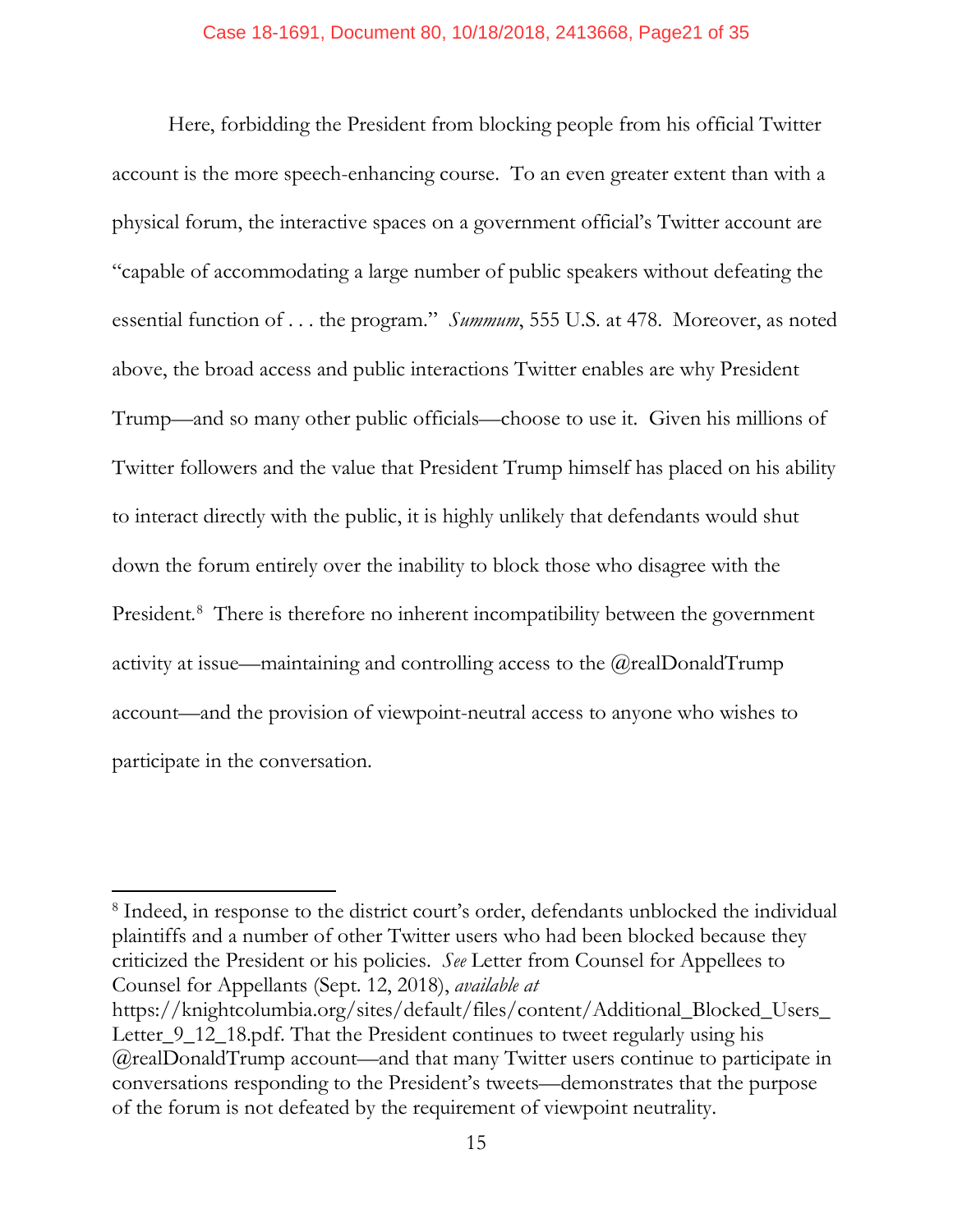**II. President Trump Engaged in Unconstitutional Viewpoint Discrimination When He Blocked the Individual Plaintiffs Because of Their Criticisms of Him and His Policies**.

## **A. The First Amendment Prohibits Public Officials from Censoring Speech Because of Its Political Viewpoint**.

No principle could be more plain or more fundamental than that the "government may not grant the use of a forum to people whose views it finds acceptable, but deny use to those wishing to express less favored or more controversial views." *Police Dep't of Chi. v. Mosley*, 408 U.S. 92, 96 (1972). In this instance, President Trump did precisely that by blocking the individual plaintiffs from the interactive spaces of the @realDonaldTrump account. In a forum of any kind, the President's censorship of speech because of the political viewpoint expressed is prohibited. *See, e.g.*, *Perry*, 460 U.S. at 46.

On appeal, defendants do not disagree with the district court's conclusion that "the individual plaintiffs were indisputably blocked as a result of viewpoint discrimination." SPA 63. This conclusion is clearly correct. In their stipulation of facts before the district court, defendants did not contest that "the Individual Plaintiffs were blocked from the President's Twitter account because the Individual Plaintiffs posted tweets that criticized the President or his policies." *Id.* (quoting Stip. at 1). Prohibiting users from exercising the full breadth of their free speech rights because of their opposition to the President or his policies is "the quintessential form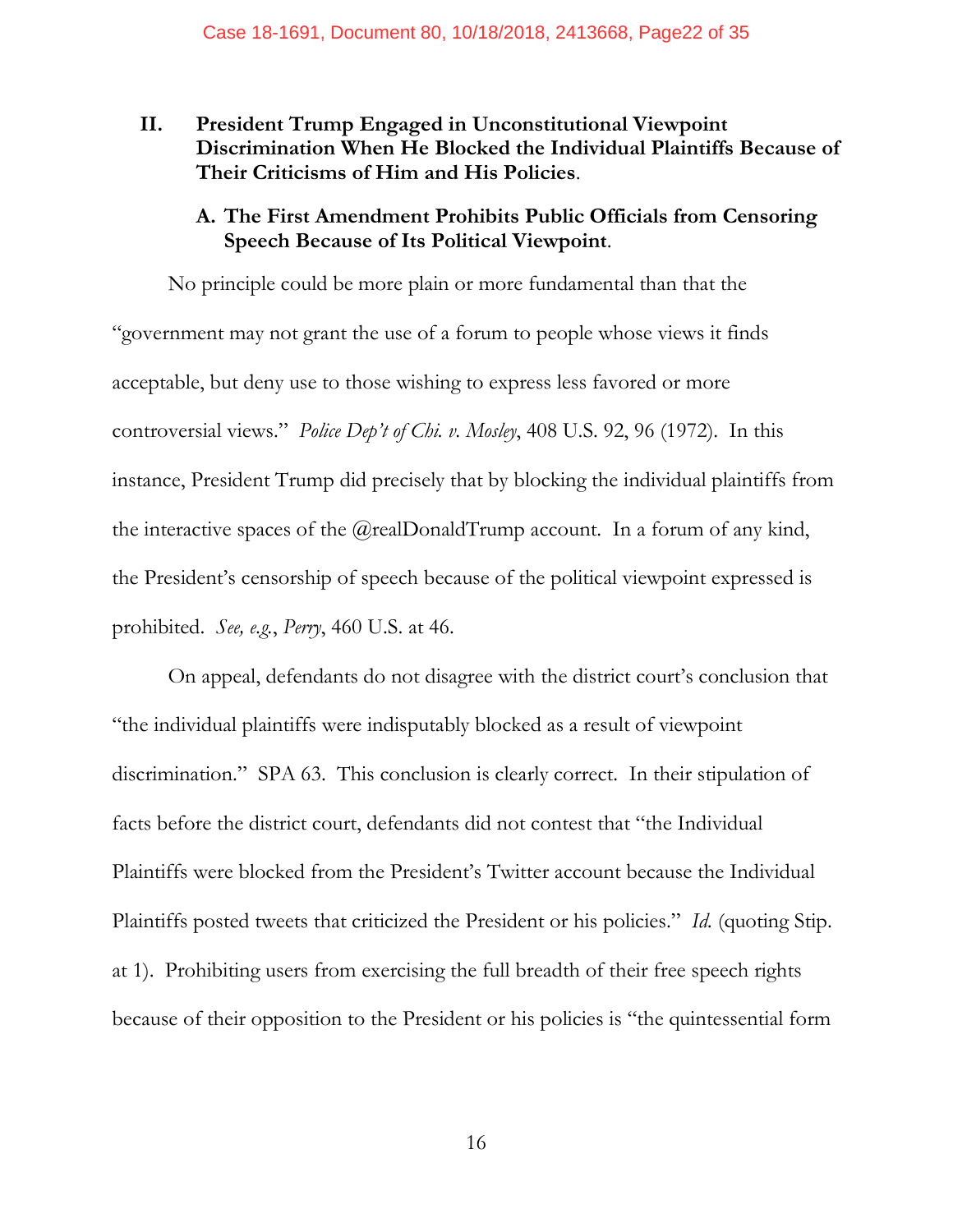#### Case 18-1691, Document 80, 10/18/2018, 2413668, Page23 of 35

of viewpoint discrimination against which the First Amendment guards." *Davison*, 267 F. Supp. 3d at 717.

The President's actions are particularly concerning because speech on matters of public concern lies "at the heart of the First Amendment's protection." *Dun & Bradstreet, Inc. v. Greenmoss Builders, Inc.*, 472 U.S. 749, 758–59 (1985) (plurality op.) (quoting *First Nat'l Bank of Boston v. Bellotti*, 435 U.S. 765, 776 (1978)). The First Amendment's bar against censorship of critical views effectuates "our 'profound national commitment to the principle that debate on public issues should be uninhibited, robust, and wide-open, and that it may well include vehement, caustic, and sometimes unpleasantly sharp attacks on government and public officials.'" *Garrison v. Louisiana*, 379 U.S. 64, 75 (1964) (quoting *N.Y. Times Co. v. Sullivan*, 376 U.S. 254, 270 (1964)). The First Amendment therefore bars defendants from excluding the individual plaintiffs from a public forum because the President disliked their criticism.

Prohibiting viewpoint discrimination of the kind the President engaged in here recognizes that such behavior harms the blocked individual in a number of ways. First, a blocked user may not view the President's tweets from her blocked account, and the user may not directly reply to an  $@$  realDonaldTrump tweet. The blocked user is thereby excluded from participating in the public discourse occurring on the @realDonaldTrump account in an important way. Given the number of Twitter users commenting and following the debate occurring there, the @realDonaldTrump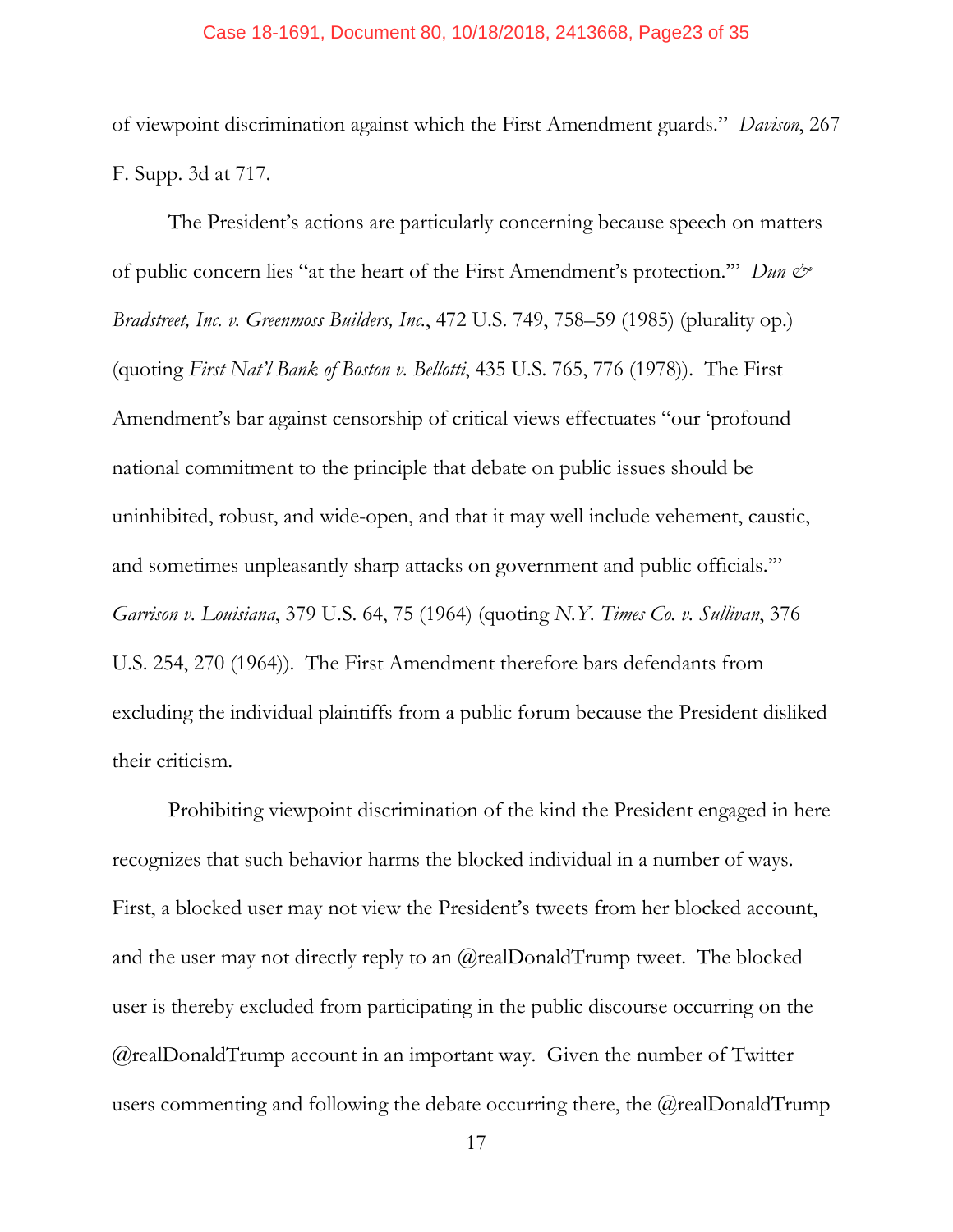#### Case 18-1691, Document 80, 10/18/2018, 2413668, Page24 of 35

account is a critical venue for speech and debate. Such an exclusion is "akin to banishing a citizen from making his views known in city hall, but instead on a street corner outside the building." *Sutliffe v. Epping Sch. Dist.*, 584 F.3d 314, 339 (1st Cir. 2009) (Torruella, J., concurring in part and dissenting in part).

The individual plaintiffs' capacity to express their views elsewhere does not alleviate the injury they have suffered. "If restrictions on access to a . . . public forum are viewpoint discriminatory, the ability of a group to exist outside the forum would not cure the constitutional shortcoming." *Christian Legal Soc'y Chapter of the Univ. of Cal. v. Martinez*, 561 U.S. 661, 690 (2010); *see also Reno*, 521 U.S. at 879–80 (rejecting the suggestion that a speaker's ability to post content elsewhere on the Internet would cure a content-based restriction). What is more, knowing that President Trump may block users in response to their critical comments may well lead other users to selfcensor in order to avoid exclusion from the public debate.

Second, blocked users cannot follow a blocking user, so blocked users cannot see President Trump's tweets in real time—whether through "push" notifications or by scrolling through their own feeds—which may delay their ability to access the President's statements. A52 (Stip. 128). In the context of the rapid interactions that occur over Twitter and other social media, the denial of such instant notification may impede users' efforts to participate in and shape the public dialogue on a given issue. *Cf. Reno*, 521 U.S. at 870 (emphasizing the ability to engage in "interactive, real-time dialogue" as a reason that online speech merits broad First Amendment protection).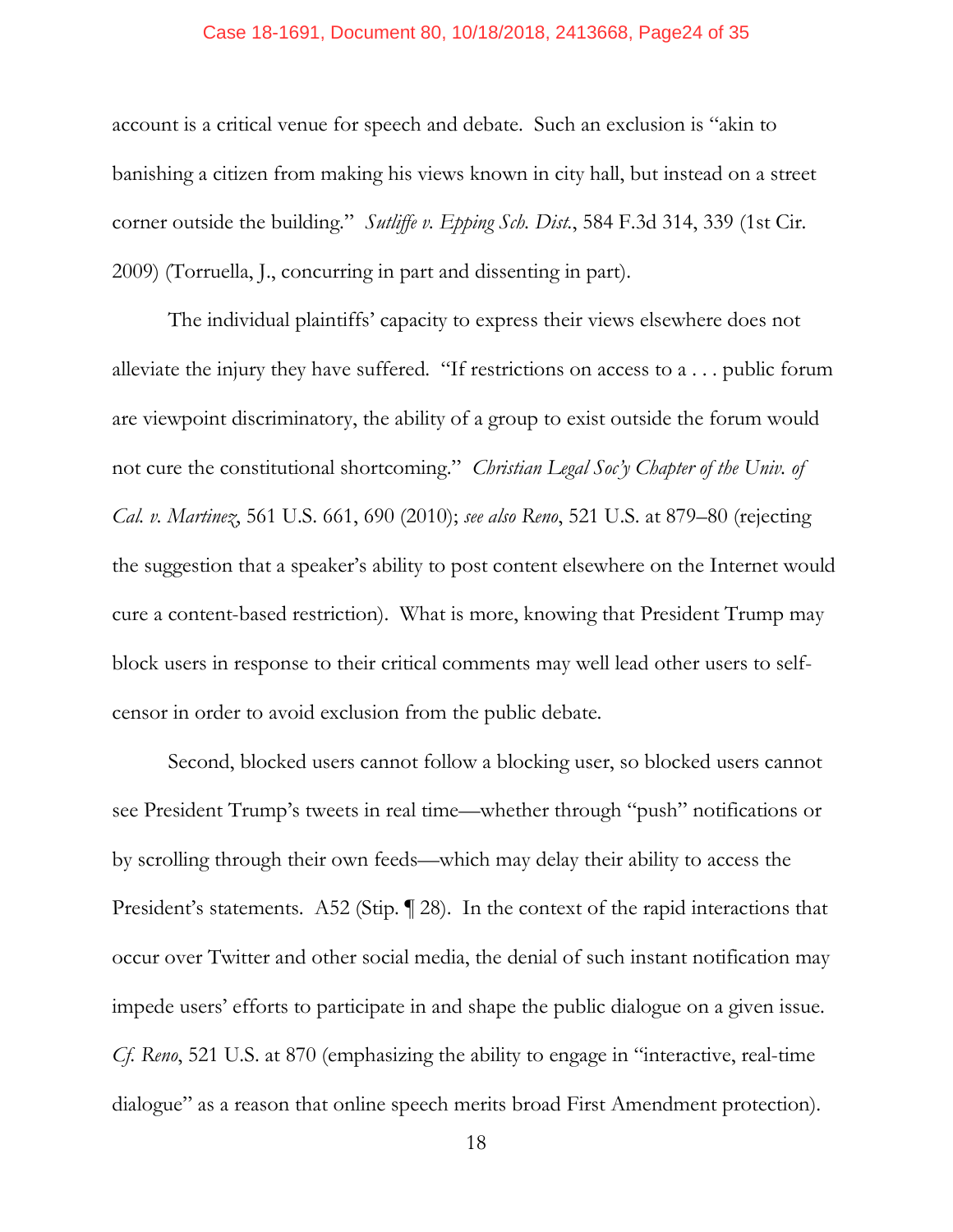Third, blocked Twitter users cannot retweet @realDonaldTrump tweets to their own hard-won Twitter audiences. Blocked users are precluded from sharing their interpretations of the President's words, juxtaposed with the President's underlying messages, with their follower bases. Nor can they retweet older @realDonaldTrump tweets to expose perceived inconsistencies between his current and former public statements. Both the blocked users and the broader public suffer from this distortion in the marketplace of ideas.

 Defendants do not dispute that the President's blocking of the individual plaintiffs diminishes their opportunity to be heard. Rather, defendants contend that the President is entitled to choose to whom he listens and whose voice he amplifies. Appellants' Br. 34–38. To be sure, the First Amendment does not limit the President's right to retweet comments made by those users with whom he agrees or to respond only to those comments and not to others. And the President may be able to "mute" another user, making that user's tweets, replies, and notifications invisible to the muting user, but leaving that commentary visible to others who view the @realDonaldTrump timeline. *See How to Mute Accounts on Twitter*, Twitter, https://support.twitter.com/articles/20171399. But, as the district court recognized, "when the government goes beyond merely amplifying certain speakers' voices and not engaging with others, and actively restricts 'the right of an individual to speak freely [and] to advocate ideas,' it treads into territory proscribed by the First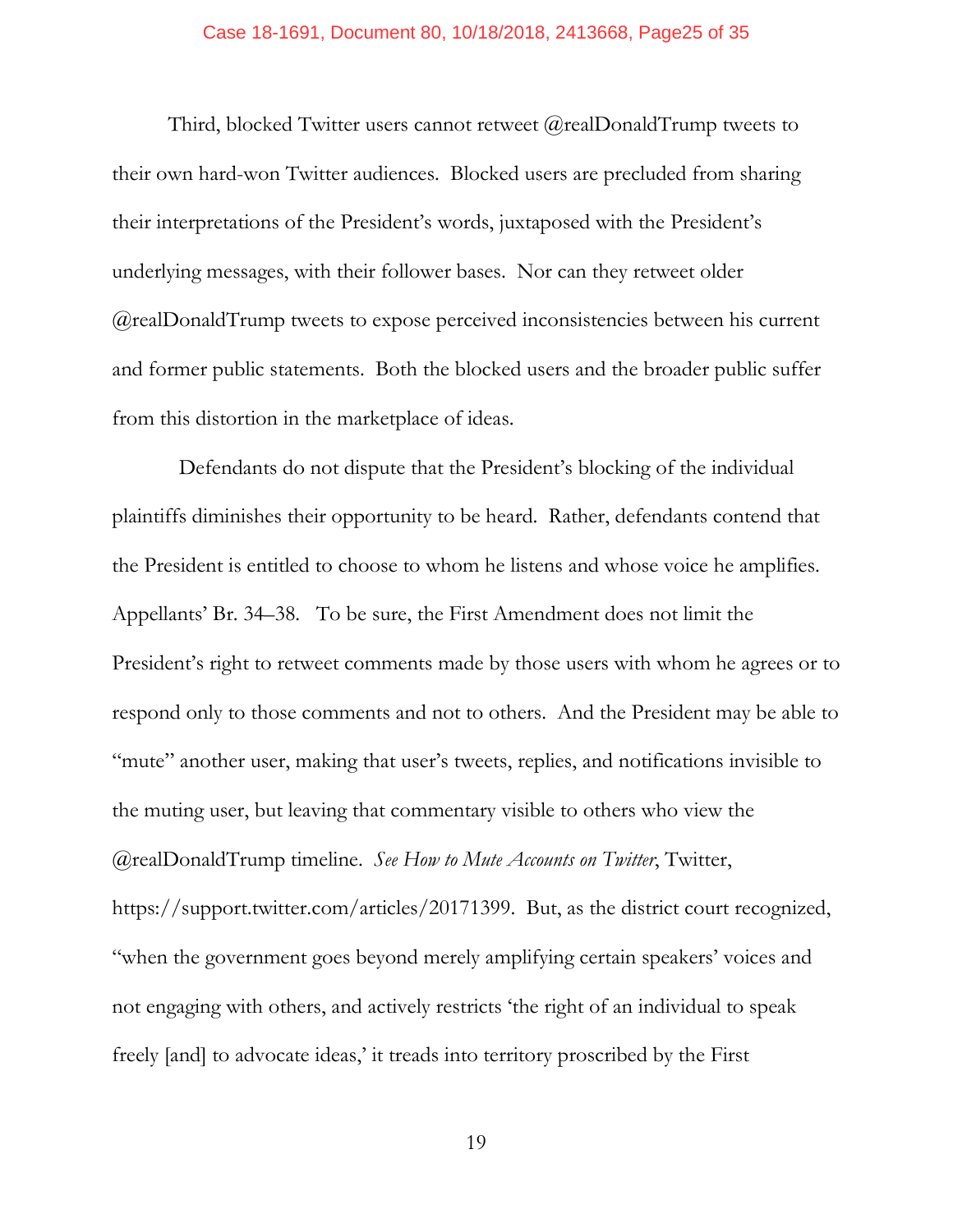Amendment." SPA 65 (quoting *Minn. State Bd. for Cmty. Colls. v. Knight*, 465 U.S. 271, 286 (1984)).

What makes the President's decision to block the individual plaintiffs constitutionally problematic is that blocking imposes viewpoint-based burdens on the blocked users' participation in the broader public forum created on the @realDonaldTrump account and on other users' access to their commentary. Defendants are simply incorrect that "the only material impact that blocking has on the individual plaintiffs' ability to express themselves on Twitter is that it prevents them from speaking directly to Donald Trump." Appellant's Br. 35. As the district court explained, "[w]hile the right to speak and the right to be heard may be functionally identical if the speech is directed at only one listener, they are not when there is more than one." SPA 67.

Moreover, applying established First Amendment principles to social media fully preserves the ability of public officials to control their own speech and deter legitimate abuses of their social media pages. To the extent that a public official participates in social media in a genuinely personal capacity (unlike here), the First Amendment does not apply to his or her conduct. And, consistent with the First Amendment, public officials may subject public-speech platforms to reasonable, viewpoint-neutral regulations in order to foster a healthy and robust exchange of ideas. *See Ward v. Rock Against Racism*, 491 U.S. 781, 791 (1989) (allowing time, place, and manner restrictions in public fora). The government is fully capable of applying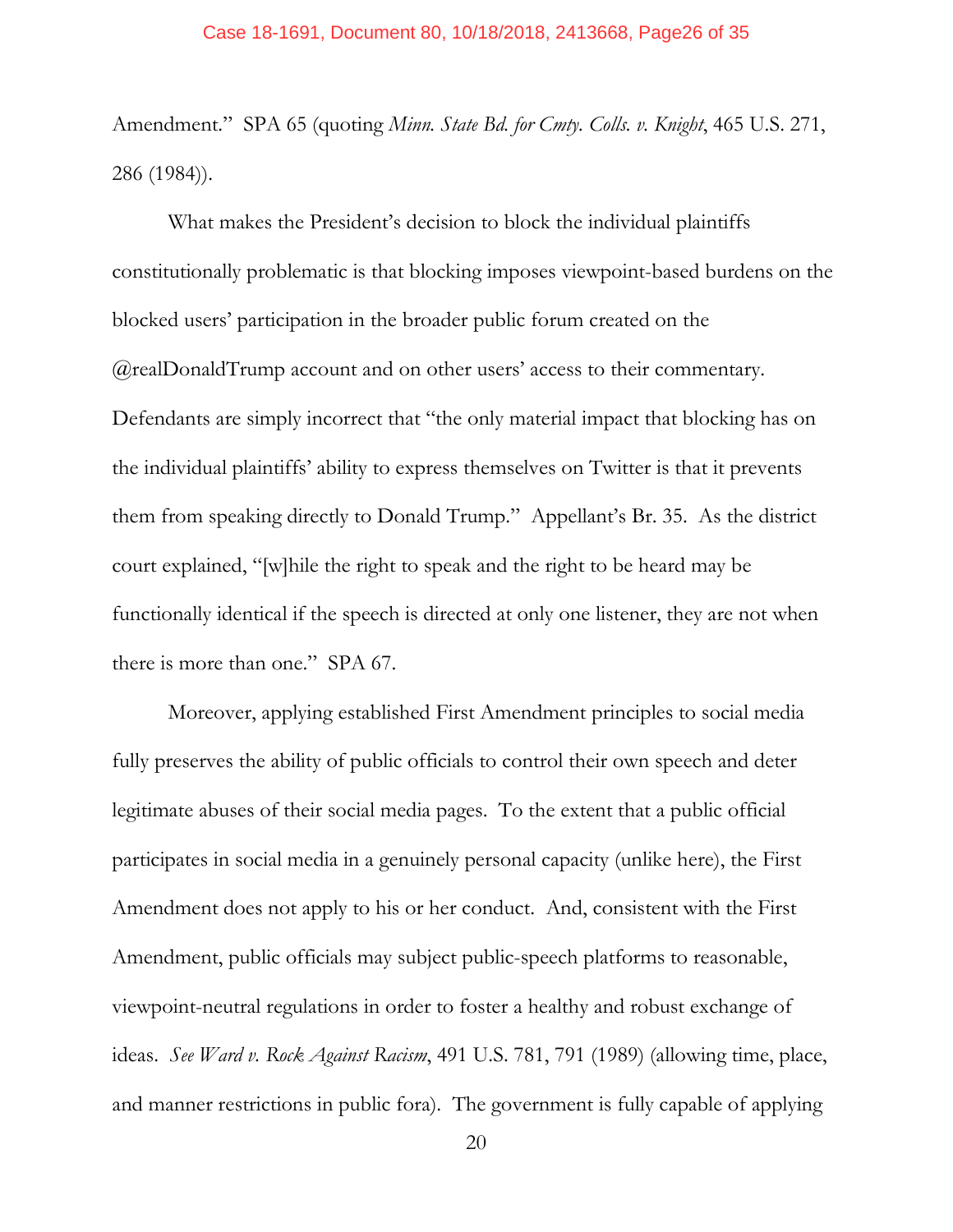the principles underlying such regulations to social media, just as it has long applied those principles to physical spaces. Defendants' fears of encroachments on the President's First Amendment rights are therefore overstated.

# **B. Permitting the President to Selectively Blocks Critics from His Twitter Account Can Mislead the Public and Distort Public Dialogue.**

Twitter has changed where political discourse occurs in this country, as has the President's innovative use of that medium. But the use of new technology has not altered the principle that, where the government opens a space to an exchange of views by members of the general public, a public forum exists and the government may not discriminate based on viewpoint. Maintaining fidelity to these wellestablished First Amendment principles will go a long way toward preventing modern venues like Twitter from being exploited by government officials to mislead the public and distort public dialogue.<sup>9</sup>

It is axiomatic that free expression and the debate it facilitates are at the heart of democratic self-governance. That debate often occurs in government-generated public fora:

> In addition to furthering the First Amendment rights of individuals, the use of government property for expressive activity helps further the interests that freedom of speech serves for society as a whole:

 $\overline{\phantom{a}}$ 

<sup>&</sup>lt;sup>9</sup> Defendants' viewpoint discrimination also implicates the right of citizens to petition the government for redress of their grievances. The First Amendment's Petition Clause guarantees the right to speak to those empowered to take action in response, thereby promoting governmental accountability to the electorate. *See* Lyrissa Lidsky, *Public Forum 2.0*, 91 B.U. L. Rev. 1975, 2009–10 (2011).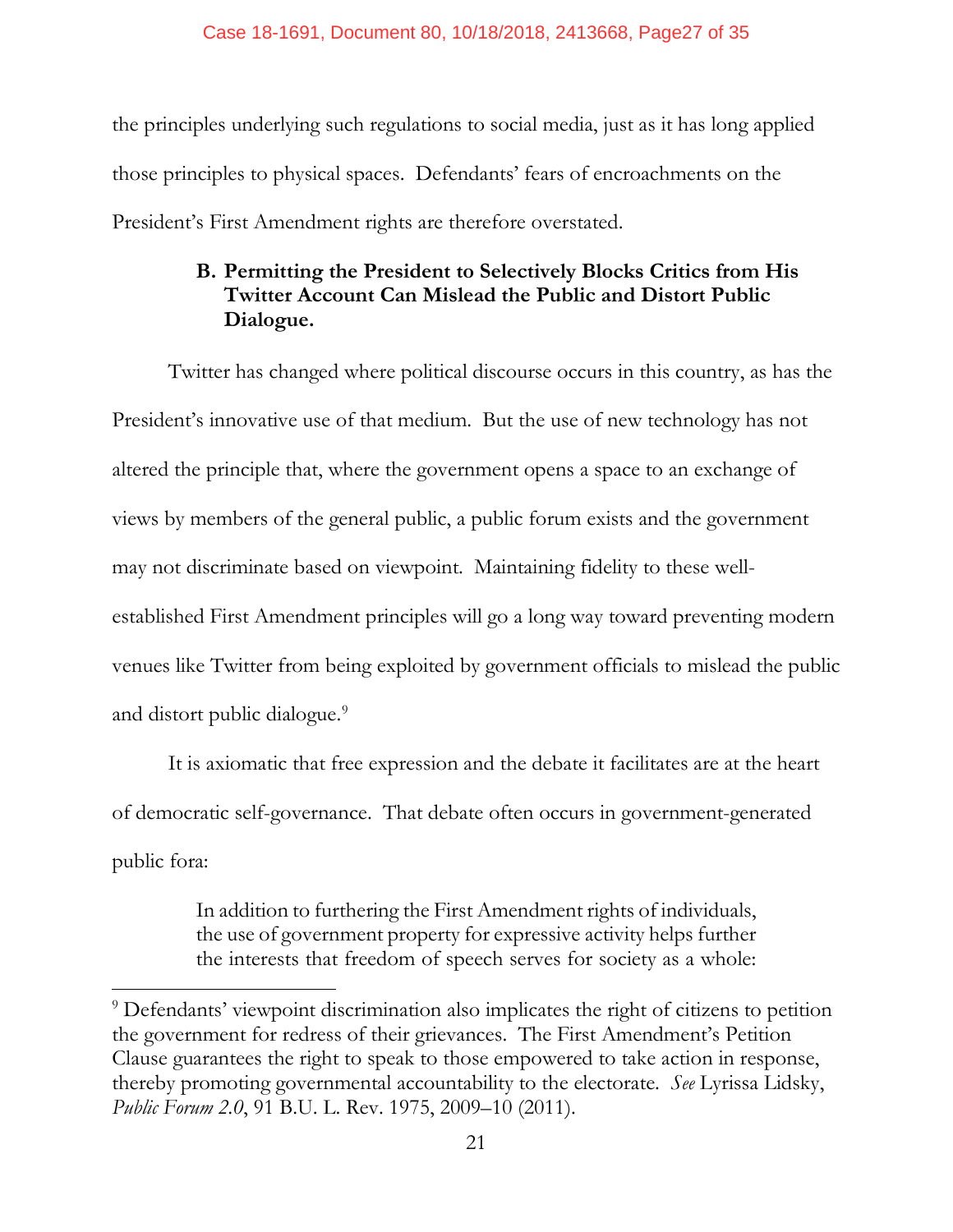it allows the "uninhibited, robust, and wide-open" debate about matters of public importance that secures an informed citizenry, *New York Times Co. v. Sullivan*, 376 U.S. 254, 270 (1964); it permits "the continued building of our politics and culture," *Police Department of Chicago v. Mosley*, 408 U.S. 92, 95–96 (1972); it facilitates political and societal changes through peaceful and lawful means, see *Carey v. Brown*, 447 U.S. 455, 467 (1980); and it helps to ensure that government is "responsive to the will of the people," *Stromberg v. California*, 283 U.S. 359, 369 (1931).

*Cornelius*, 473 U.S. at 815–16 (Blackmun, J., dissenting). The opportunity to hear from a variety of perspectives is particularly crucial to our democratic strength, because the First Amendment "rests on the assumption that the widest possible dissemination of information from diverse and antagonistic sources is essential to the welfare of the public." *Associated Press v. United States*, 326 U.S. 1, 20 (1945).

The selective blocking of social media users based on viewpoint is particularly problematic given the increasingly important role of social media to public debate and dialogue on issues of public governance. Today, social media users expect to follow and generally be able to participate in political discussions online, and public officials at all levels of government use social media sites as critical tools of communication, response, and debate.<sup>10</sup> Because the @realDonaldTrump Twitter account is open to the public and the comment threads are generally available for any Twitter user to

 $\overline{\phantom{a}}$ 

<sup>&</sup>lt;sup>10</sup> According to a 2016 poll, approximately one third of social media users often or sometimes discuss government and politics on social media. Maeve Duggan & Aaron Smith, Pew Research Ctr., *The Political Environment on Social Media* 7 (Oct. 25, 2016), http://assets.pewresearch.org/wp-content/uploads/sites/14/2016/10/24160747/ PI\_2016.10.25\_Politics-and-Social-Media\_FINAL.pdf.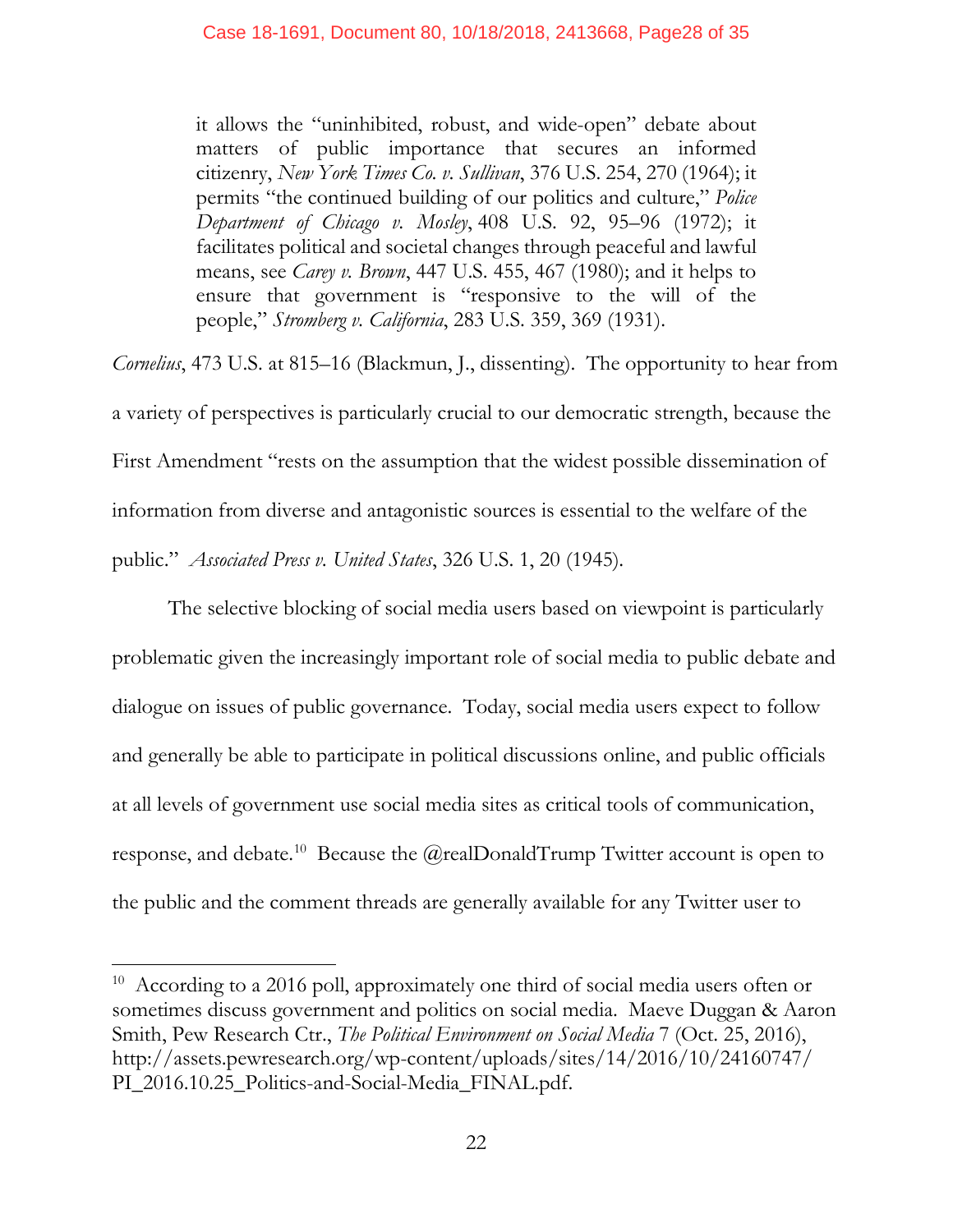## Case 18-1691, Document 80, 10/18/2018, 2413668, Page29 of 35

comment (unless blocked), members of the public naturally would conclude that the exchanges they observe there represent uncensored conversations reflecting the range of opinions among those who engage on Twitter. That quite reasonable conclusion would be deeply mistaken, however, if a public official could skew the balance of the commentary by excluding or hindering critics from speaking in a forum that the official holds out as open to all. It is crucial that courts do not allow politicians to censor comments they do not like and thereby skew their constituents' perceptions of the debates unfolding in the public eye. *See Madison Joint Sch. Dist. No. 8 v. Wis. Emp't Relations Comm'n*, 429 U.S. 167, 175–76 (1976) (expressing concern about the government allowing "one side of a debatable public question to have a monopoly in expressing its views").

The dangers of viewpoint censorship are exacerbated when the government itself speaks while silencing those who disagree with it. Government speech on its own is often beneficial—offering information about governmental decisions, for example, or promoting behaviors policymakers have deemed beneficial. But when the government pairs its advocacy of a particular position with restrictions on dissent, the mechanisms of democratic accountability that regulate government speech are undermined. *See* Helen Norton, *Government Speech and the War on Terror*, 86 Fordham L. Rev. 543, 547 (2017) (noting that Federalist exaggeration of the danger of war with France led to acts of violence against those perceived to be disloyal and the suppression of speech through the Alien and Sedition Acts); *cf. Walker*, 135 S. Ct. at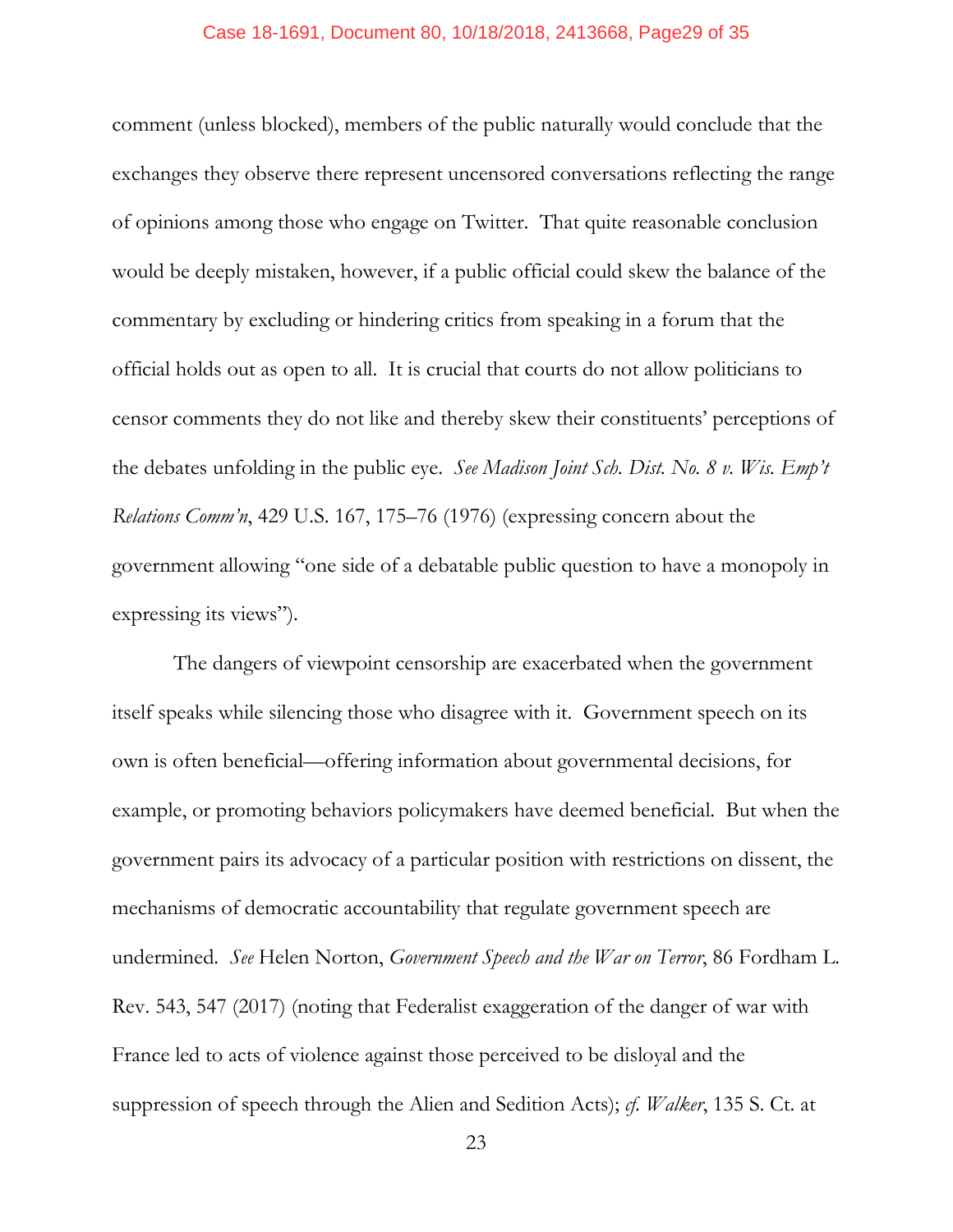#### Case 18-1691, Document 80, 10/18/2018, 2413668, Page30 of 35

2245 ("[I]t is the democratic electoral process that first and foremost provides a check on government speech.").

Although this President may be the first to rely so heavily on Twitter for engaging directly with the public, he will not be the last. Already, other American political figures have begun experimenting with banning dissent and opposition from their social media pages. *See, e.g.*, *Leuthy v. LePage*, No. 1:17-cv-00296-JAW, 2018 WL 4134628 (D. Me. Aug. 29, 2018) (Governor of Maine); *Morgan v. Bevin*, 298 F. Supp. 3d 1003 (E.D. Ky. 2018) (Governor of Kentucky); *Davison*, 267 F. Supp. 3d 702 (Chair of Loudoun County, Virginia, Board of Supervisors); Erik Ortiz, *Maryland Governor Settles Lawsuit with ACLU over Facebook Censorship*, NBC News, Apr. 3, 2018, https://www.nbcnews.com/politics/politics-news/maryland-governor-settleslawsuit-aclu-over-facebook-censorship-n862461. Left undisturbed, defendants' innovative approach to censoring critics could lead more officials at all levels of government to seek the type of curated approval in which healthy democratic dialogue dwindles.

The practices of modern authoritarian regimes highlight the dangers social media censorship poses to democratic norms. Governments in countries such as China, North Korea, and Russia use social media to "reinforce regime legitimacy through careful management of online discourse" by "sidelin[ing] or discredit[ing] anti-regime sentiment, while at the same time mobilizing the regime's own supporters." Seva Gunitsky, *Corrupting the Cyber-Commons: Social Media as a Tool of*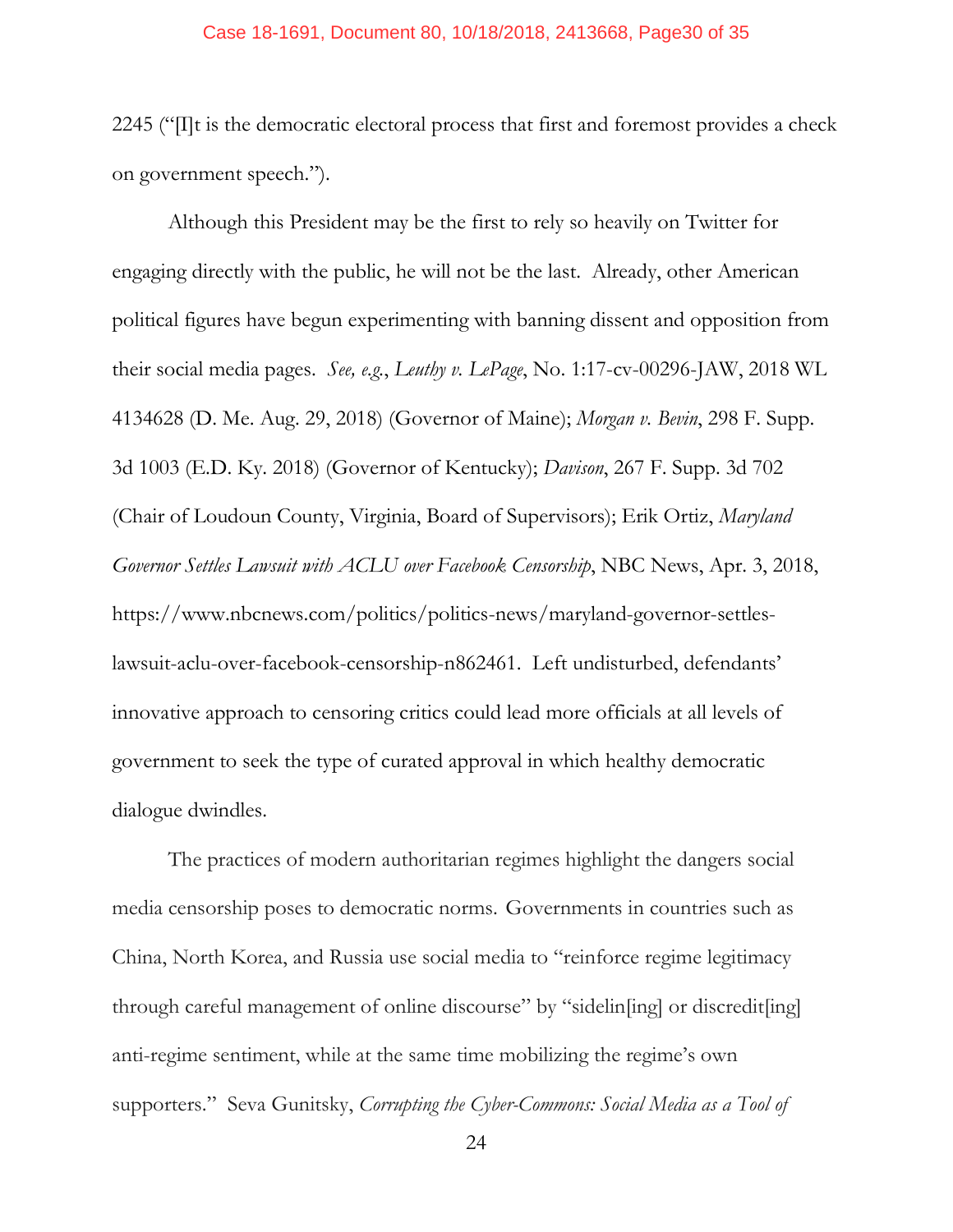#### Case 18-1691, Document 80, 10/18/2018, 2413668, Page31 of 35

*Autocratic Stability*, Perspectives on Politics, Mar. 2015, at 42, 45. Efforts at censorship also may take advantage of "emerging techniques of speech control" to undermine dissent, such as "unleashing 'troll armies' to abuse the press and other critics" or "flooding" social media with false information and propaganda to drown out disfavored speech. Tim Wu, *Is the First Amendment Obsolete?*, Knight First Amendment Inst., Emerging Threats at 2 (Sept. 2017), https://knightcolumbia.org/content/timwu-first-amendment-obsolete. In all of these ways, authoritarian regimes are able to cultivate a false impression that political leaders are supported by the public, thereby warping people's understanding of how those leaders are *really* viewed by others and aiding those regimes' efforts to quash democratic impulses.

Although blocking the Twitter accounts of those who criticize the President does not approach the extreme practices of authoritarian regimes, such real-world exploitation of social media is instructive of what can happen absent meaningful restraints on political leaders. It is thus imperative that the First Amendment remain a bulwark against any governmental impulse to "silence dissent," "distort the marketplace of ideas," and "remove certain ideas or perspectives from a broader debate." *Matal*, 137 S. Ct. at 1766–67 (Kennedy, J., concurring in part and concurring in the judgment).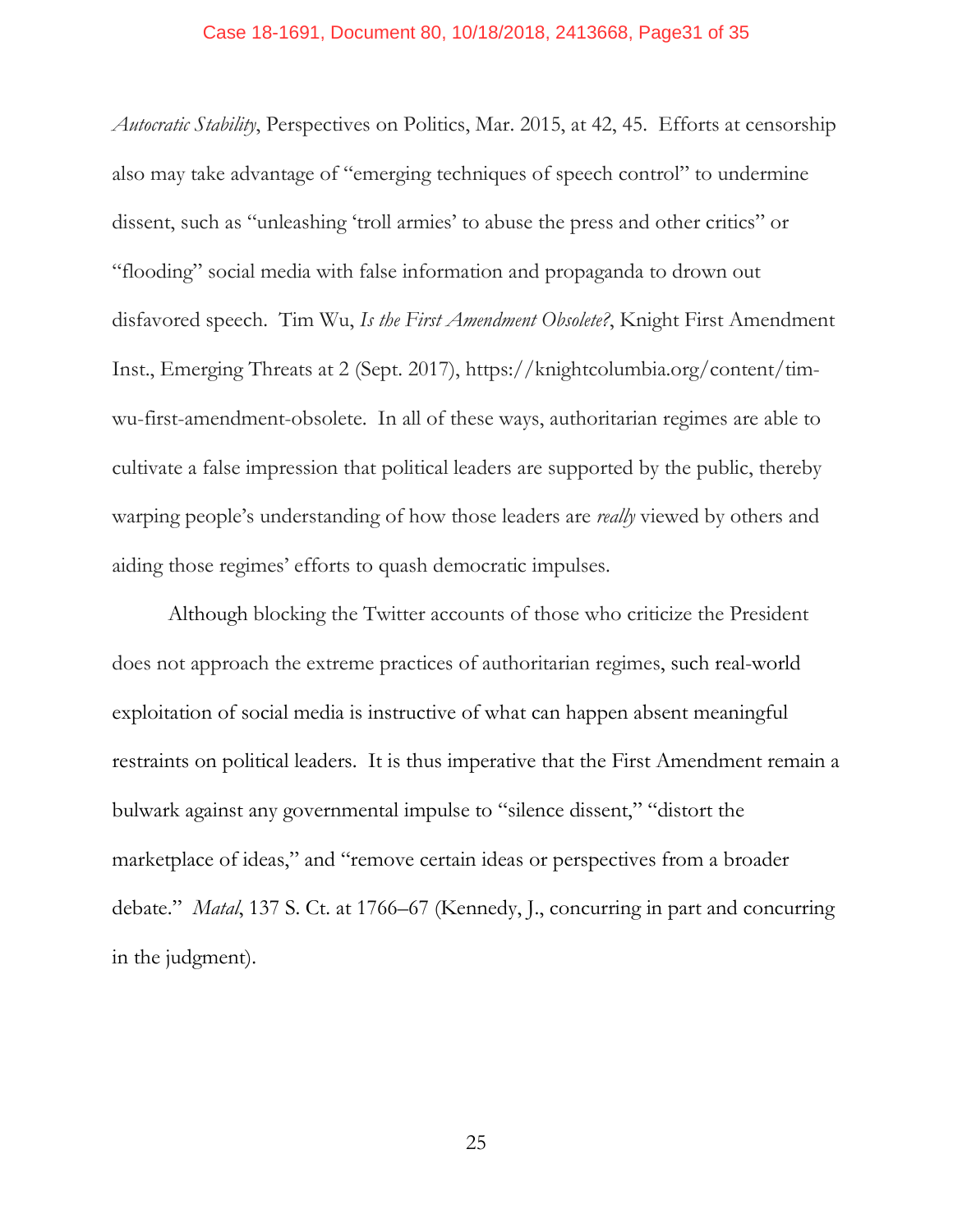## **CONCLUSION**

For these reasons, the district court correctly concluded that the interactive space on the @realDonaldTrump Twitter account is a public forum, and that defendants violated plaintiffs' First Amendment rights by excluding the individual plaintiffs from that forum on the basis of the viewpoints they expressed.

Dated: October 18, 2018 Respectfully Submitted,

 */s/Amy L. Marshak* Amy L. Marshak Joshua A. Geltzer Mary B. McCord INSTITUTE FOR CONSTITUTIONAL ADVOCACY AND PROTECTION GEORGETOWN UNIV. LAW CENTER 600 New Jersey Ave. N.W. Washington, DC 20001 (202) 662-9042

*Counsel for Amici Curiae*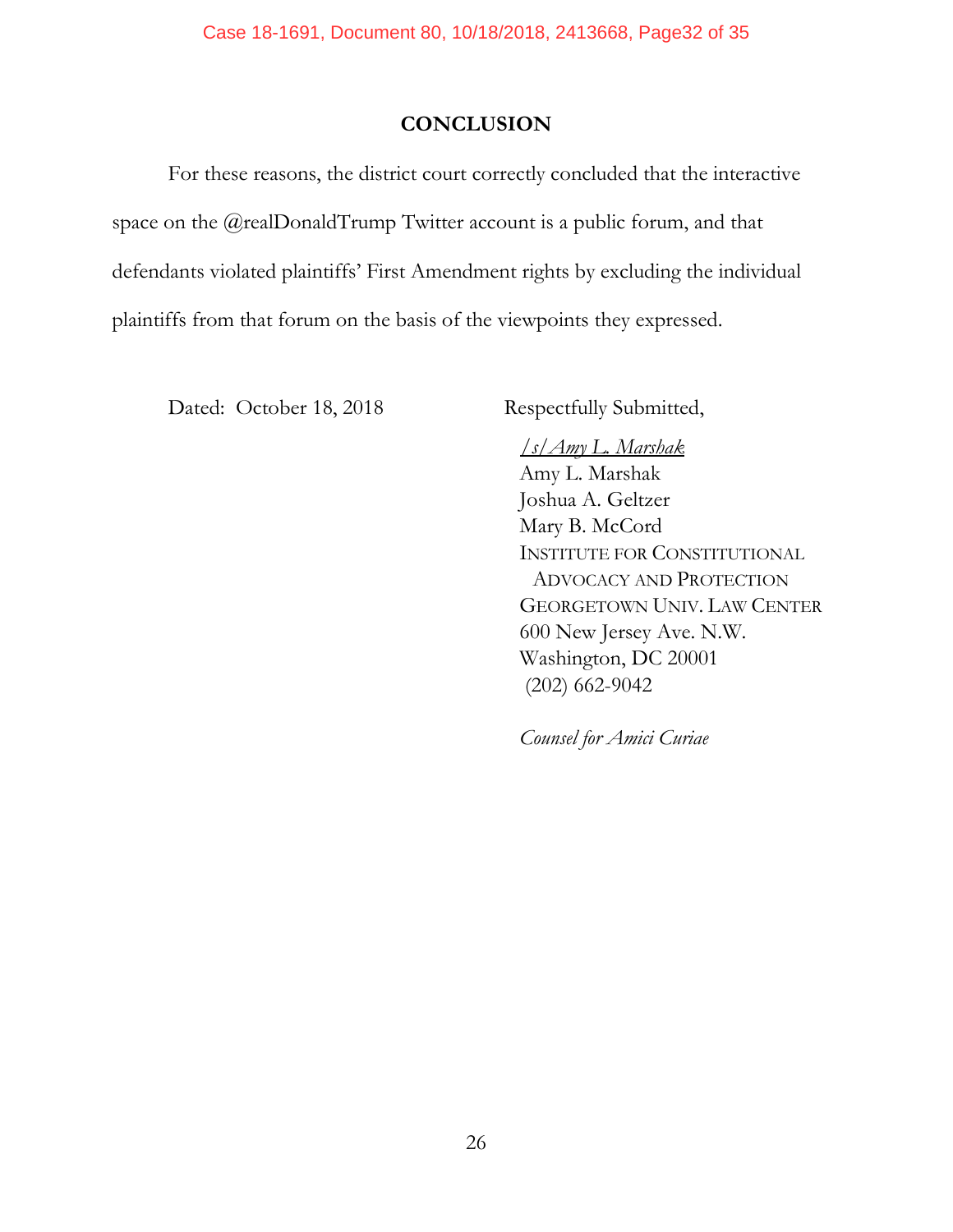## **APPENDIX†**

## **List of Amici Curiae**

- Ashutosh Bhagwat, Martin Luther King, Jr. Professor of Law, UC Davis School of Law
- Erwin Chemerinsky, Dean and Jesse H. Choper Distinguished Professor of Law, Berkeley Law
- Genevieve Lakier, Assistant Professor of Law, University of Chicago Law School
- Lyrissa Lidsky, Dean and Judge C.A. Leedy Professor of Law, University of Missouri School of Law
- Helen Norton, Professor and Ira C. Rothgerber, Jr. Chair in Constitutional Law, University of Colorado School of Law
- Amanda Shanor, Assistant Professor, University of Pennsylvania Wharton School
- Geoffrey R. Stone, Edward H. Levi Distinguished Service Professor of Law, The University of Chicago
- Laurence H. Tribe, Carl M. Loeb University Professor and Professor of Constitutional Law, Harvard Law School
- Rebecca Tushnet, Frank Stanton Professor of First Amendment Law, Harvard Law School

<sup>†</sup> Institutional affiliations are listed for identification purposes only. The opinions expressed are those of individual amici and do not represent the views of their affiliated institutions.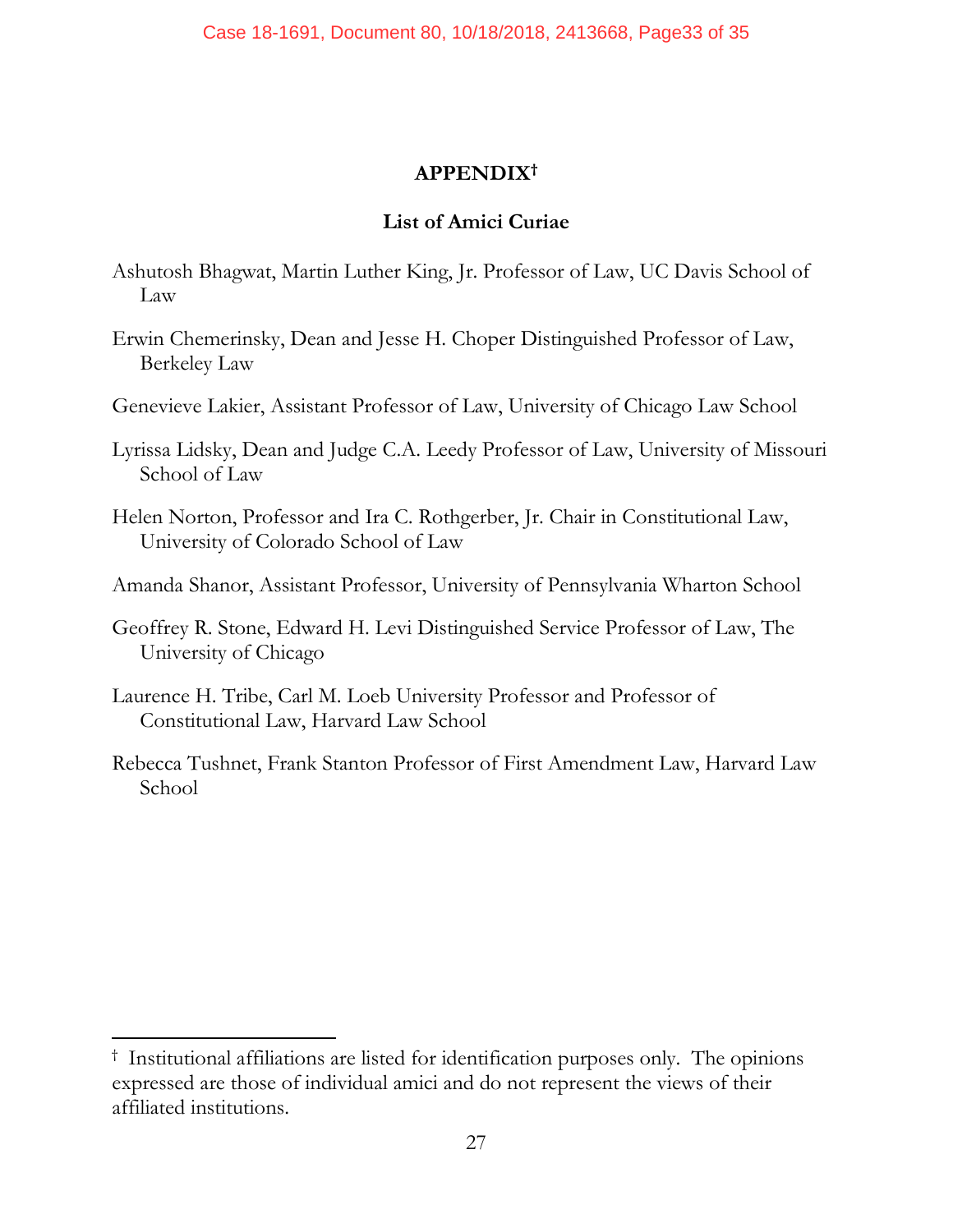# **CERTIFICATE OF COMPLIANCE**

This brief complies with the type-volume limitation in Rule 29(d) and 32(a)(7)(B) of the Federal Rules of Appellate Procedure because it contains 6,480 words, excluding the parts of the brief exempted by Rule 32(f). This brief complies with the typeface requirements of Rule 32(a)(5) and the type style requirements of Rule 32(a)(6) because it has been prepared in Microsoft Word 2016, using Garamond, a proportionately spaced typeface, in 14-point font.

> */s/ Amy L. Marshak* Amy L. Marshak